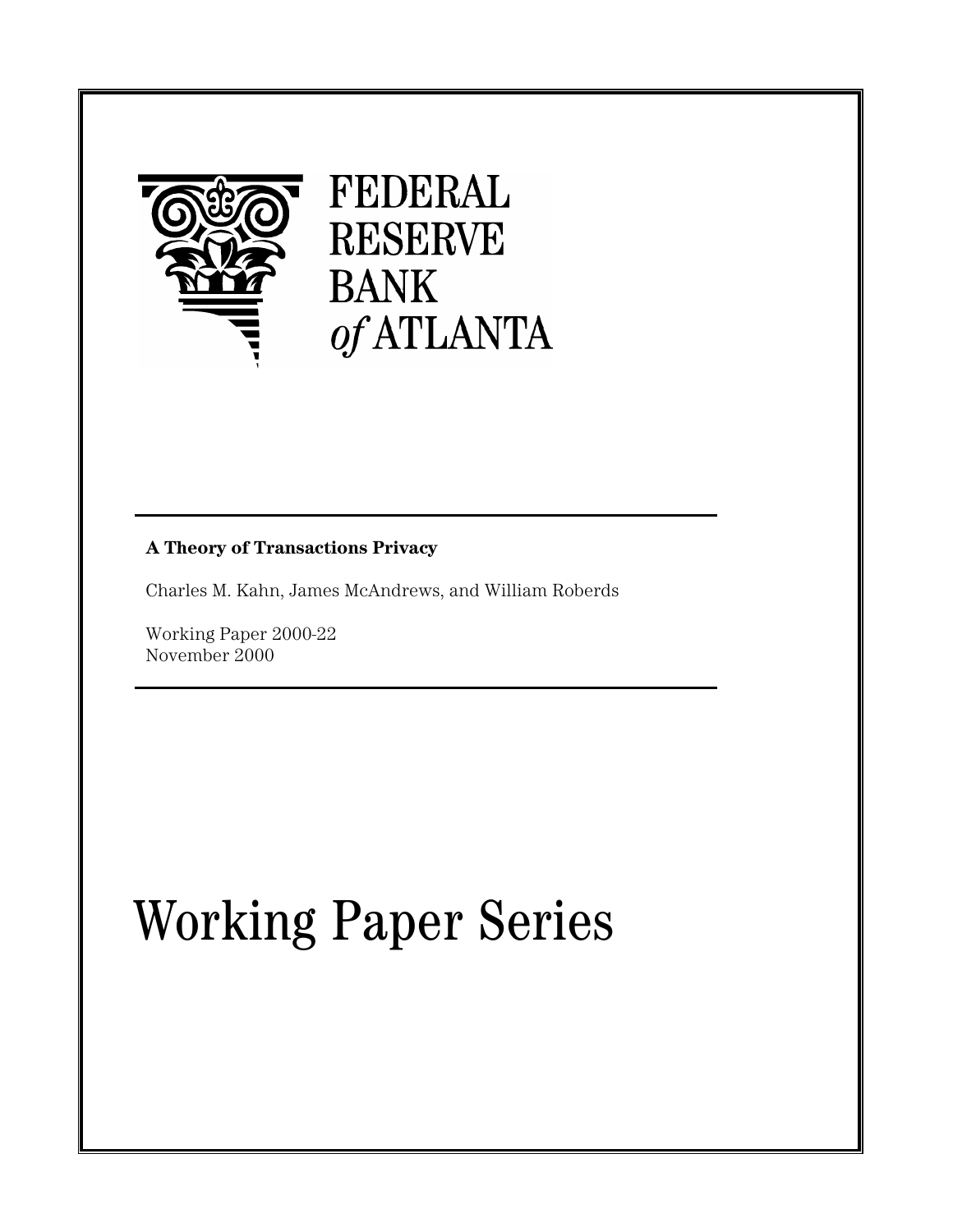# **A Theory of Transactions Privacy**

Charles M. Kahn, James McAndrews, and William Roberds

Federal Reserve Bank of Atlanta Working Paper 2000-22 November 2000

**Abstract:** In this paper, we consider the costs and benefits of transactions privacy. In the environment we consider, privacy is the concealment of potentially useful information, but concealment also potentially bestows benefits. In some versions of the environment, the standard Coasian logic applies: given an unambiguous initial assignment of rights and sufficient flexibility in contracting, efficiency in information revelation will result. Coasian bargaining may be impeded, however, by either an inability to make certain commitments or by the presence of significant investments that must be made before the transaction occurs. In such cases, initial assignments of rights (for example, privacy laws) can have consequences for efficiency.

JEL classification: D80, G28

Key words: privacy, transactions, Internet, e-money

The views expressed here are the authors' and not necessarily those of the Federal Reserve Bank of Atlanta or the Federal Reserve System. Any remaining errors are the authors' responsibility.

Please address questions regarding content to Charles M. Kahn, Department of Finance, University of Illinois, Champaign, Illinois, c-kahn@uiuc.edu; James McAndrews, Research Department, Federal Reserve Bank of New York, New York, jamie.mcandrews@ny.frb.org; or William Roberds, Research Department, Federal Reserve Bank of Atlanta, 104 Marietta Street, N.W., Atlanta, Georgia 30303-2713, 404-521-8970, william.roberds@atl.frb.org.

The full text of Federal Reserve Bank of Atlanta working papers, including revised versions, is available on the Atlanta Fed's Web site at http://www.frbatlanta.org/publica/work\_papers/index.html. To receive notification about new papers, please use the on-line [publications order form,](http://www.frbatlanta.org/publica/ordform.cfm) or contact the Public Affairs Department, Federal Reserve Bank of Atlanta, 104 Marietta Street, N.W., Atlanta, Georgia 30303-2713, 404-521-8020.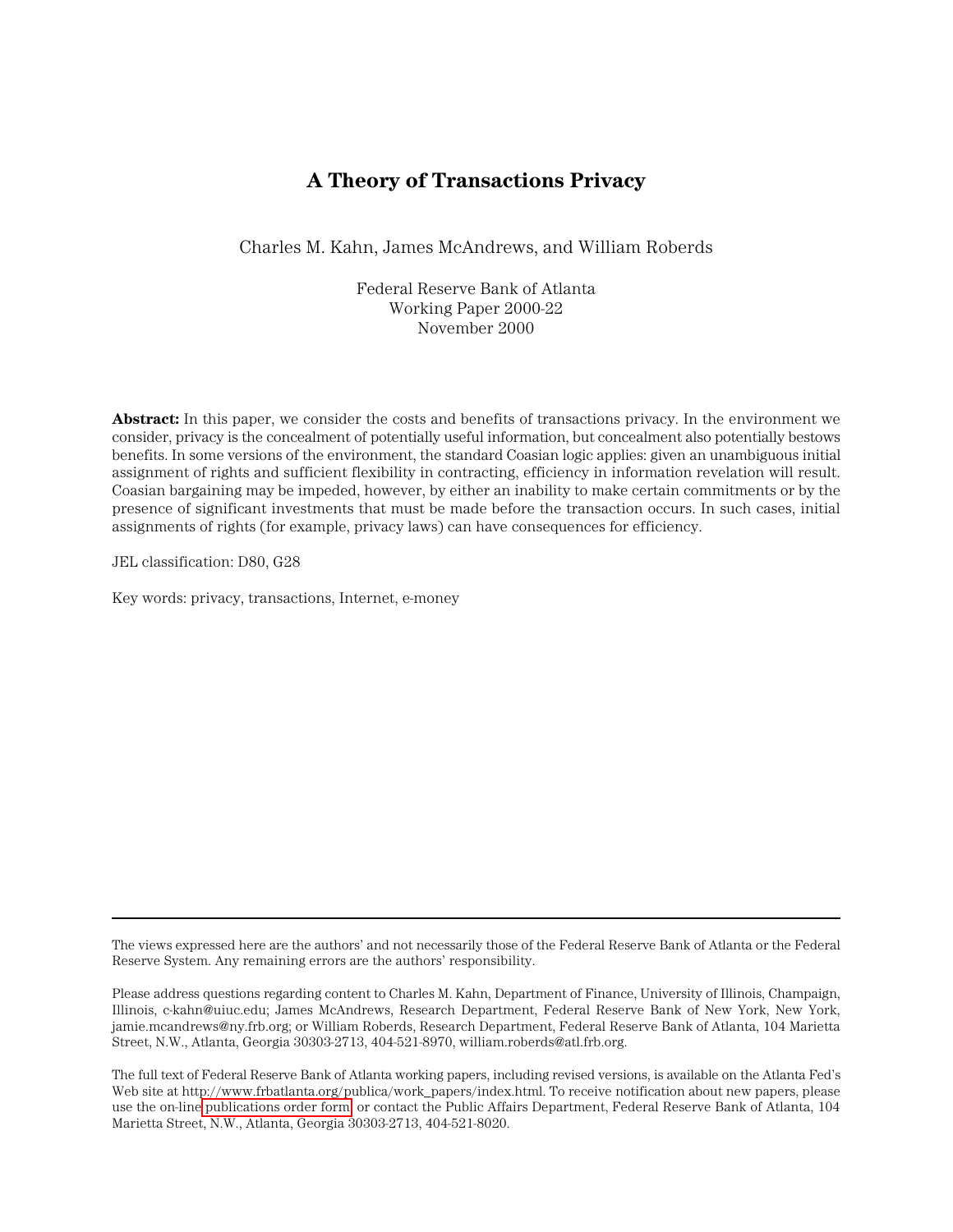# **A Theory of Transactions Privacy**

## **1. Introduction**

The seemingly inexorable technological progress in computing has lowered the cost and increased the speed of record keeping. Computers are now capable of maintaining and quickly searching vast information databases. With the arrival of the Internet, the costs of transmitting information nationally—even globally—continue to fall dramatically. Furthermore, the Internet has broadened the class of potentially available information available to include information stored on personal computers.

This rapid progress in information-handling technology has led to an equally extraordinary drop in the costs of certain transactions. Transactions that once required specialized intermediaries (e.g., travel agents, car dealers, or stockbrokers) can now take place directly between buyer and seller. Remote transactions that were once unthinkable—say, a household in Sydney ordering a computer from a California-based retailer with a factory in Taiwan—have become utterly commonplace.

If this "information revolution" has a dark side, it may be in the form of a concomitant loss of privacy. Just as progress in computing and communications technologies has lowered costs for "legitimate" uses of information, it is also lowered the cost of questionable or even fraudulent uses. The same consumer who is pleased to be able to buy a stereo system online, may be irked when he finds out that his financial records can be instantly accessed by anyone willing to pay a nominal fee. And he would no doubt be outraged if someone were to use this information to make purchases in his name. Yet the ongoing advance in informational technology has lowered the costs, and some would argue, increased the incidence, of all three scenarios.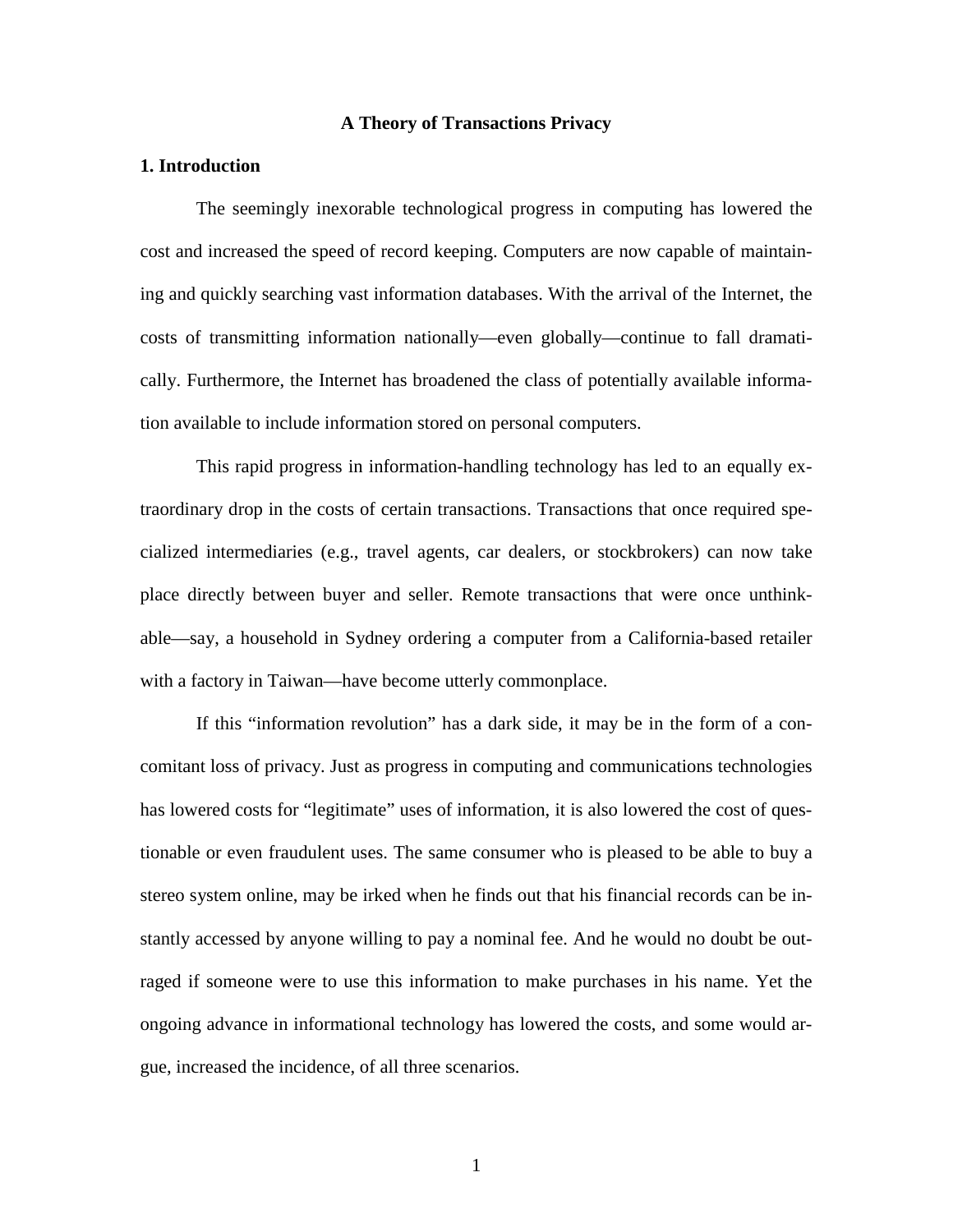The result has been a sharp increase in public debate about privacy issues, particularly on the issue of Internet privacy. Privacy advocates see privacy as a good in itself, an ability "…to enjoy one's peace and quiet" (Posner, 1981), that should be guaranteed through legislation. Others view privacy as "concealment of information," information which may be potentially valuable in the context of economic sorting and matching of tastes and opportunities (Stigler 1980).

In this paper we consider the costs and benefits of transactions privacy. In the environment we analyze, privacy is the concealment of potentially useful information, but concealment also potentially bestows benefits. We build a model by starting in a world in which the Coasian logic does indeed apply: Given sufficient flexibility in contracting, stringent privacy laws are unnecessary to achieve efficiency in the concealment or revelation of information.

Nonetheless we argue that there are important reasons why we should expect that contracting flexibility is limited in the context of transactions privacy. First, there are natural limitations on one's ability to commit not to use information once acquired—that is, "it's hard to forget." Second, the usefulness of information acquired is likely to be tied to a host of related investments by the transacting parties, contracts over which are themselves likely to be difficult to enforce. Consequently, we argue that choice of property rights will have implications for welfare and for the technologies ultimately adopted by participants in these markets.

Our model will consider a "canonical example" of an Internet-based transaction. The transaction is between a consumer *A* and a firm *B*, both of whom stand to benefit from the transaction. In addition, there is an outsider *C* who would benefit from knowl-

2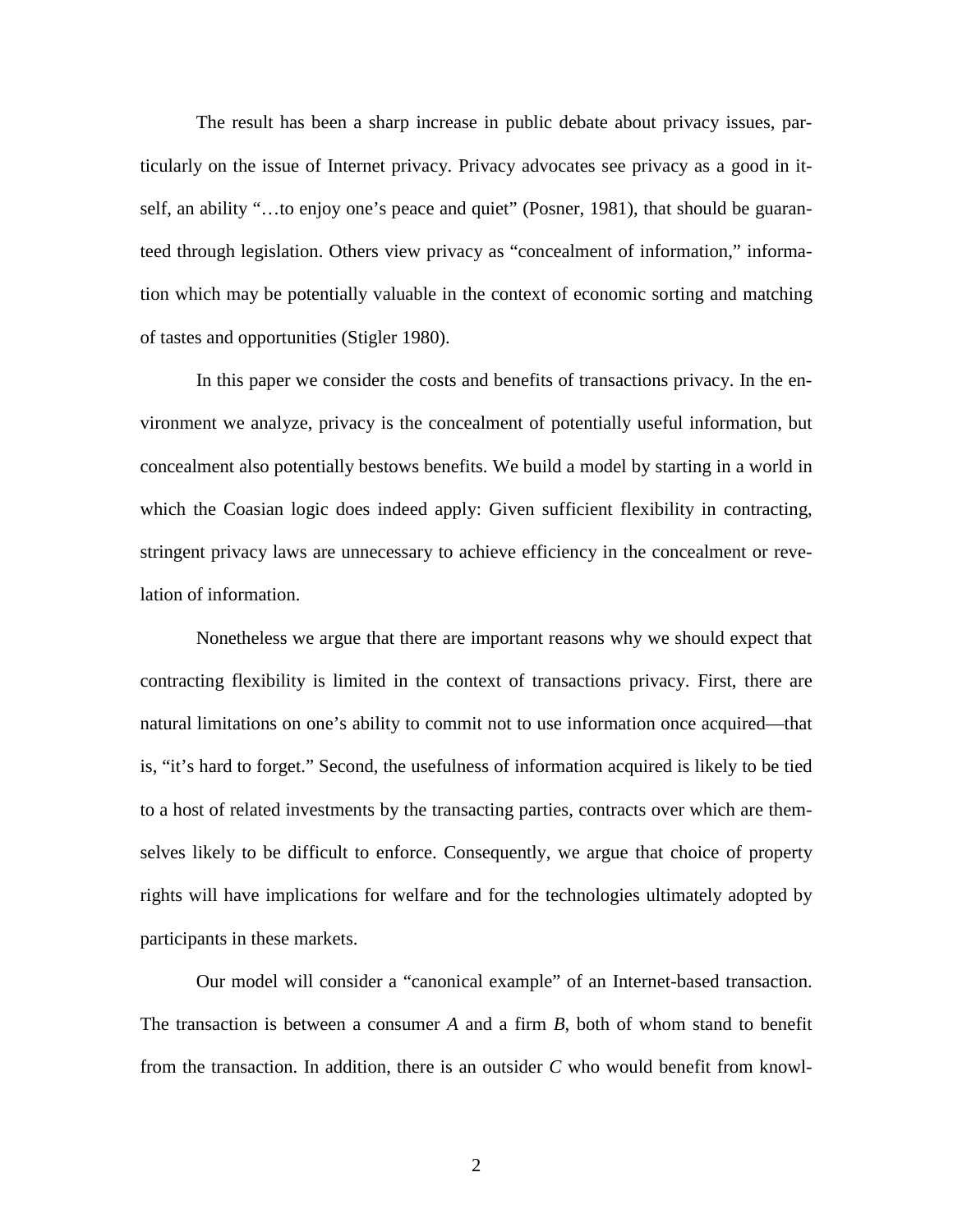edge of the transaction between *A* and *B*. Revealing the transaction to *C* also affects the utility of *A* and *B*, however. In this simple example, revealing the transaction is socially desirable if and only if the resulting gain in utility by *C* outweighs any loss of utility suffered by *A* or *B*.

To make the example more concrete, suppose that the consumer wishes to purchase a high quality home sound system from some vendor. The knowledge of this purchase can be valuable to a variety of third parties. For example, vendors who sell goods that are complementary to the initial good—say music CD's—will be interested in learning of the purchase. Other parties have an interest in learning something about the transaction as well, including companies who survey consumer satisfaction, companies interested in learning the consumer's credit history—and thieves specializing in audio equipment.

In some cases the consumer would be eager for the third parties to learn about the purchase, as in the case of the seller of music CDs. In contrast, the consumer clearly prefers that the thief not be informed of the transaction. In other cases—telemarketers, credit rating agencies—it may be unclear whether the consumer is in favor of or opposed to the information release. Similarly there may be positive or negative benefits to the firm from the third party learning about a consumer. For example, the firm may gain from the release of the information if it has extended credit in the process of making the sale, or if the firm stands to reap additional benefits through follow up sales from the market research conducted by third parties.

In the context of the example, this first-best outcome would clearly obtain in a cooperative environment in which *A*, *B*, and *C* could freely enter into a multilateral

3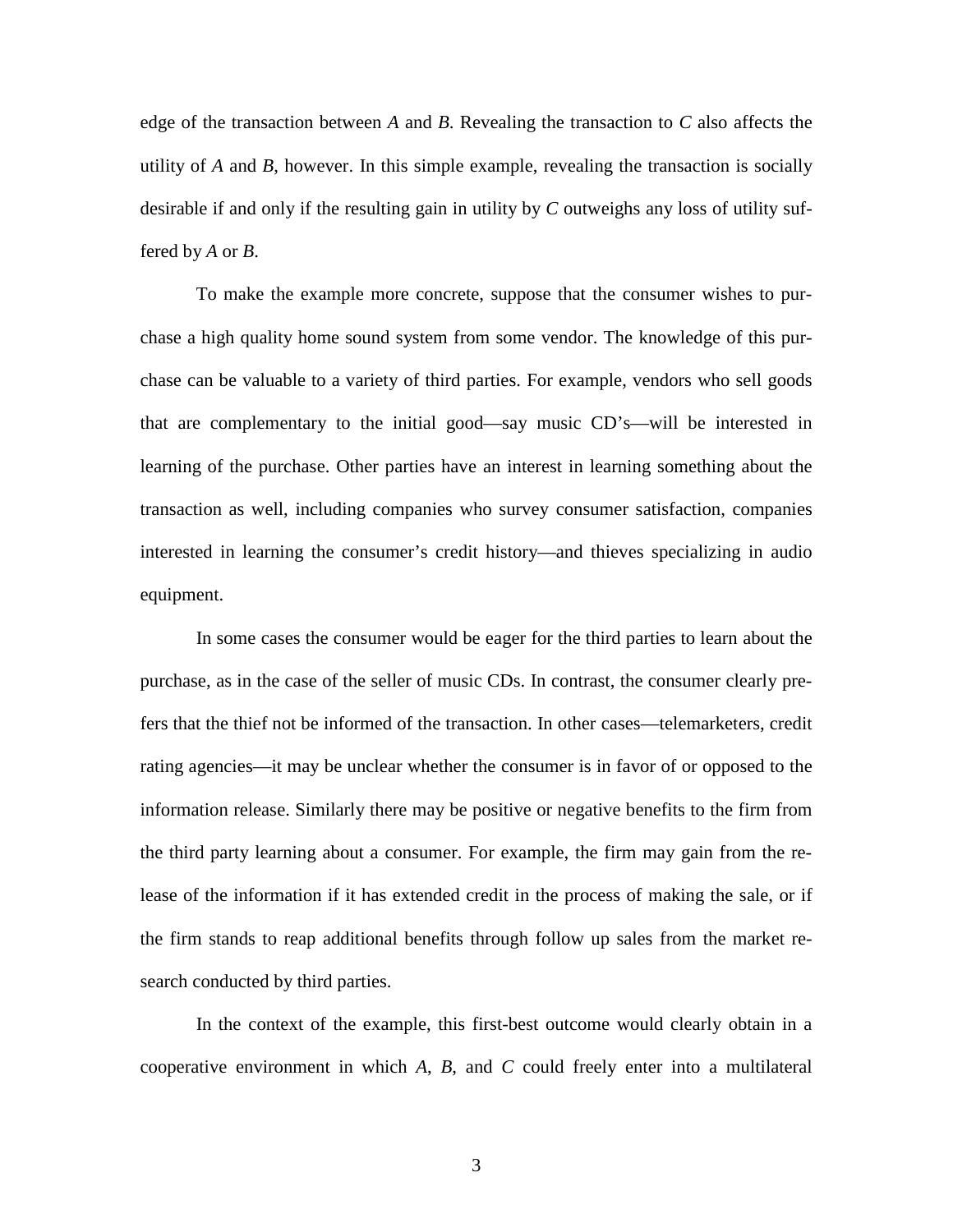agreement concerning information release. But what can be said about more realistic, noncooperative environments in which neither *A* nor *C* knows of the other's existence prior to the transaction?

Consider the case in which *C* is an annoying telemarketer. If the vendor *B* owns the right to reveal *A*'s purchase to *C*, then in order to induce *A* to make a purchase, *B* must either sufficiently compensate *A* for the annoyance or contract away the right to reveal the transaction. Or, if the consumer *A* owns the right to reveal the transaction, the merchant and ultimately the telemarketer would have to compensate *A* before she would agree to cede this right (or *A* might end up paying a higher price to *B*, relative to the first case, in order to retain it). In either case, a first-best allocation would obtain with sufficient bargaining. Finally, the telemarketer *C* might own an option right to knowledge of all transactions involving *B*. A first-best outcome could again obtain, perhaps by transfer of some of the value of *C*'s option to *A*, or by ceding this option in return for compensation from *B.*

Sections 2 and 3 of the paper establish the implications of this model under full Coasian bargaining and under the natural restrictions on contracting that we mentioned above. Under the restrictions we examine, the initial assignment of rights could have economic consequences. In section 4 of the paper, we apply our model to a discussion of a variety of policy issues, among them, the effect of privacy rules on the choice of technology. The availability of technologies that assure the user of virtual anonymity strengthen the bargaining position of Internet transactors wishing to remain anonymous. In the absence of clear legal rights to privacy,<sup>1</sup> one can expect a race to develop tech-

 $\overline{a}$ 

<sup>&</sup>lt;sup>1</sup> Currently, the rights to privacy over the Web are not well defined (with the arguable exception of the EU Privacy Directive), particularly in cases where transactions cross national borders.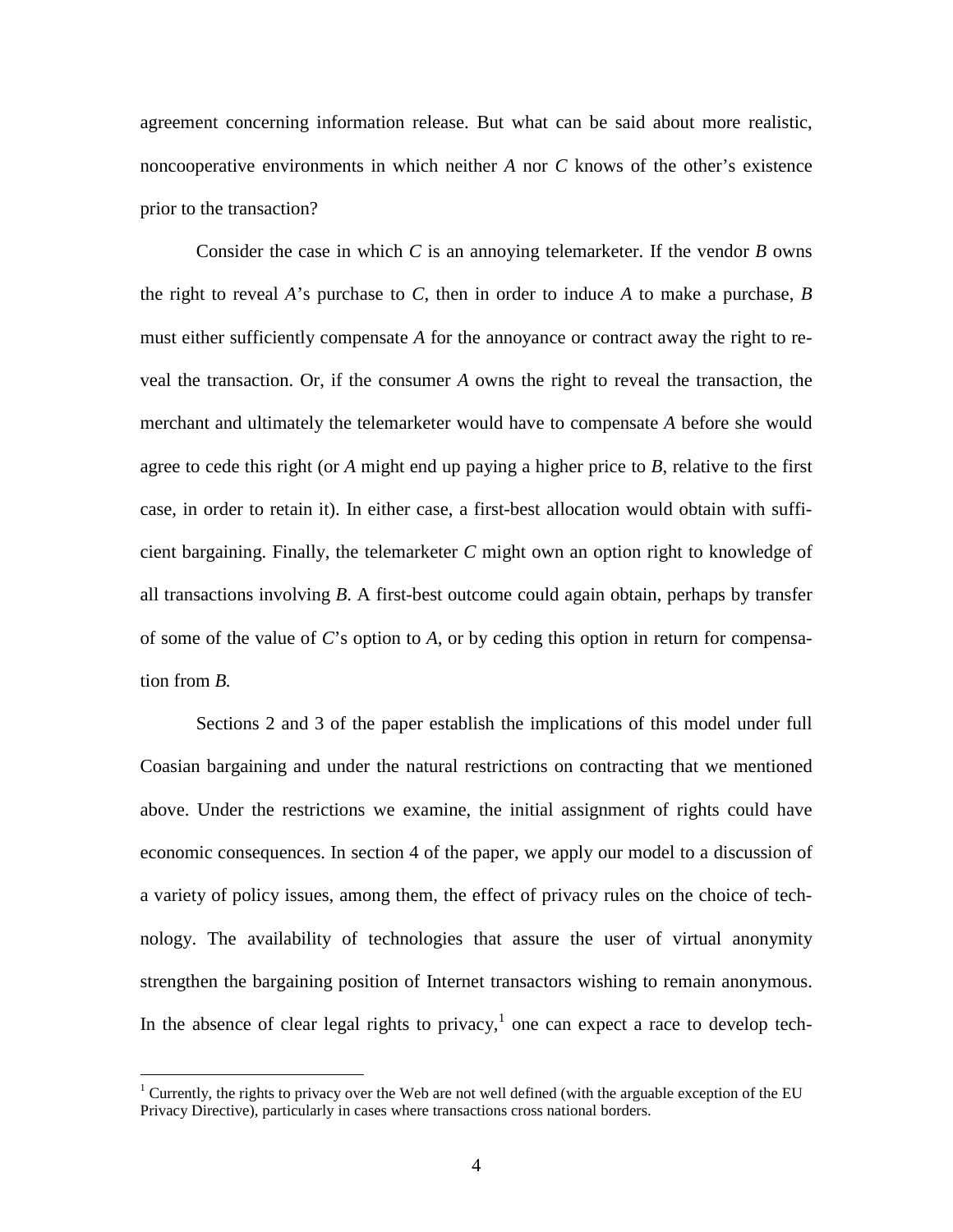nologies both to track and to conceal transactions.<sup>2</sup> One component of informationconcealment technologies is a means of payment that, like cash payments in the physical world, do not produce records of the transaction. When privacy rights matter, we would also expect anonymous forms of transacting, including anonymous means of payment, to arise, as well as more and more intrusive forms of transaction-tracking technologies.

# **2. Model**

 $\overline{a}$ 

All agents in the economy are risk neutral. The reservation level of utility for all agents in the case of no transactions is zero. There are two time periods. Consumer *A* and firm *B* have the opportunity in period 1 to conduct a transaction, or "deal" (which we will denote *d*).<sup>3</sup> Agents *A* and *B* receive certain, fixed levels of utility from the transaction itself,  $v_A$  and  $v_B$ , respectively.<sup>4</sup>

In addition there is a third party *C*, and the utility of agents *A, B* and *C* may be affected, not only by the deal itself, but from *C*'s knowledge of the transaction. More precisely, in the background are a large number of consumers who, from *C*'s point of view are indistinguishable from *A*; however the transaction is prohibitively undesirable to any consumer other than *A.* (For simplicity we will assume that *B* can distinguish *A* from all others and of course *A* knows his own identity. But neither *A* nor *B* has a credible way of directly revealing *A*'s identity to others.)

<sup>&</sup>lt;sup>2</sup> Lessig (1999) discusses some implications of development of these technologies using computer "code."  $\frac{3}{3}$  Here, the term "transaction" refers to any interaction beying acconomic value. For example, a visit by an  $3$  Here, the term "transaction" refers to any interaction having economic value. For example, a visit by an Internet user to a website may constitute a transaction, irrespective of whether the user purchases a good or service from the website.

<sup>&</sup>lt;sup>4</sup> That is, the transaction has a discrete character in the sense that agents cannot vary these underlying payoffs. This abstraction may not be too severe if one again imagines that a "transaction" is simply a visit to a website.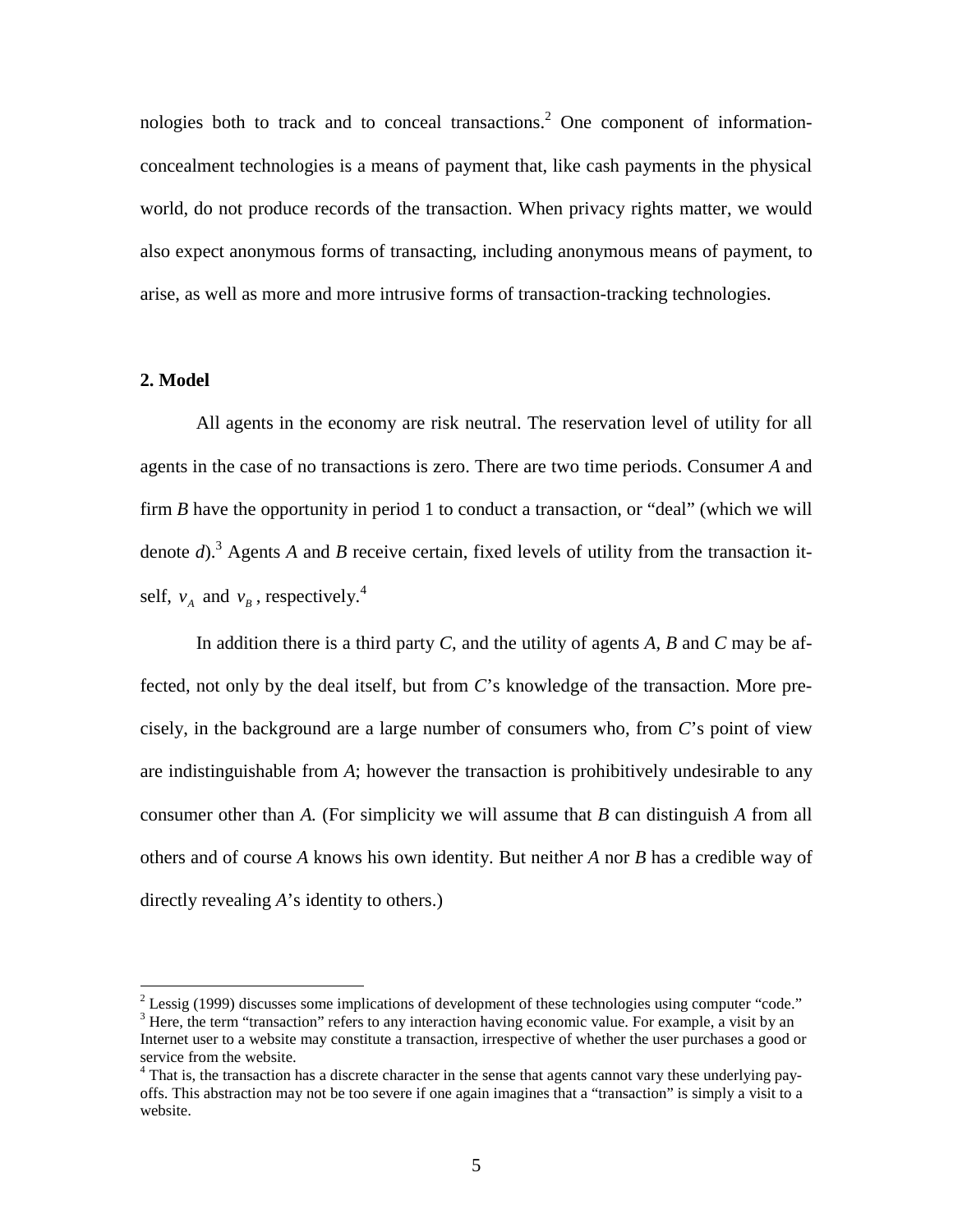The transaction between *A* and *B* occurs or not in period 1. In period 2, *C* has an option of taking an action with respect to one of the consumers in the economy (in various circumstances we will think of the action as sending a free sample to somebody, doing a background check on somebody, or breaking into somebody's house). The action is a hidden action; there is no way for the parties to write a contract on its occurrence or non-occurrence. If the action is taken with respect to someone who has not entered the transaction in period 1, then it is extremely costly to *C* and worthless to everyone else. If it is taken with respect to agent *A*, and *A* has entered the transaction in period 1, then *A* and *B* have utility levels  $v_A + w_A$ , and  $v_B + w_B$ , and agent *C* has utility  $w_C$ . We assume that  $v_A > 0$  and  $w_C > 0$ , so that *A* always benefits from a private transaction, and *C* would always benefit from learning about the transaction. However, *B* may not always benefit from a private transaction, while *A* and *B* may or may not benefit from *C*'s knowledge of the transaction.

The details of the bargaining game are as follows: A transaction only takes place by mutual agreement between *A* and *B*. A fair coin is tossed between the two parties *A* and *B*, and the winner of the coin toss makes a take-it-or-leave-it offer to the other party concerning the division of rents arising from the transaction.<sup>5</sup> (Later we will allow other terms to be included in the bargain). The loser of the coin toss has strategy space  $\{0,1\}$ , i.e., the losing agent may either assent to the proposed transaction or not. There are no subsequent opportunities to transact. If the losing agent assents to the winning agent's offer, then the transaction is made, otherwise no deal occurs. In this bargaining, each

<sup>&</sup>lt;sup>5</sup> More generally, the coin might be biased either way, according to the bargaining power of the two parties. For simplicity, we initially focus on the equal-bargaining-power case.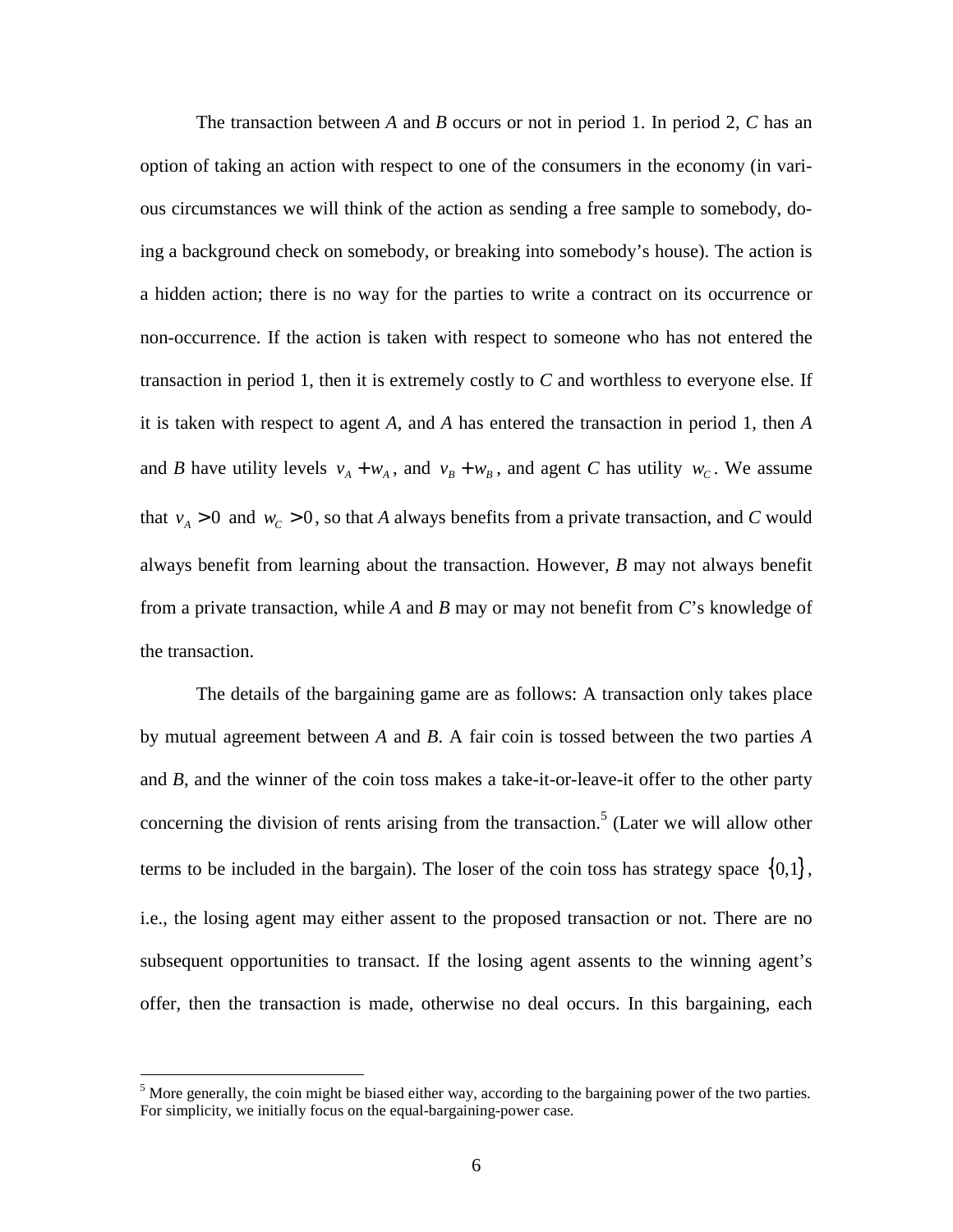player receives the full gains to trade with probability  $\frac{1}{2}$ , so in expectation, each of their payoffs is equal to one half of the gains to trade.

From *C*'s point of view, there are two crucial aspects to information at the time 2 when he takes his action: whether the trade has taken place, and the identity of agent *A.* For simplicity we will deal with deterministic information sets for agent *C*: *C* will always know whether or not the transaction has occurred. If it has not occurred, then of course *A's* identity is irrelevant; if it has occurred, then there are two possible signals: either *C* learns which consumer is *A* (*"C learns A"*) or all consumers look identical to *C*. (*"C doesn't learn A"*). Thus *C*'s information set  $F_c$  consists of the two signals, i.e.,

$$
F_c = {'C learns A"; "C doesn't learn A"\}
$$
\n(1)

If *C learns A* then *C* will take the hidden action; if *C doesn't learn A* then *C* will not take the hidden action. Thus the relevant aspect of any regime is the extent to which it does or does not encourage trade and to which it does or does not reveal the trader's identity to the third party. Table 1 summarizes the payoffs (not including any side payments from contracting).

|                          | Agent:         |             |                             |
|--------------------------|----------------|-------------|-----------------------------|
| Action:                  | A              | B           | $\mathcal{C}_{\mathcal{C}}$ |
| <b>No Trade</b>          | $\overline{0}$ | $\theta$    | 0                           |
| <b>Trade:</b> C learns A | $v_A + w_A$    | $v_B + w_B$ | $W_C$                       |
| C doesn't learn A        | $v_A$          | $v_B$       |                             |

**Table 1: Payoffs to Agents**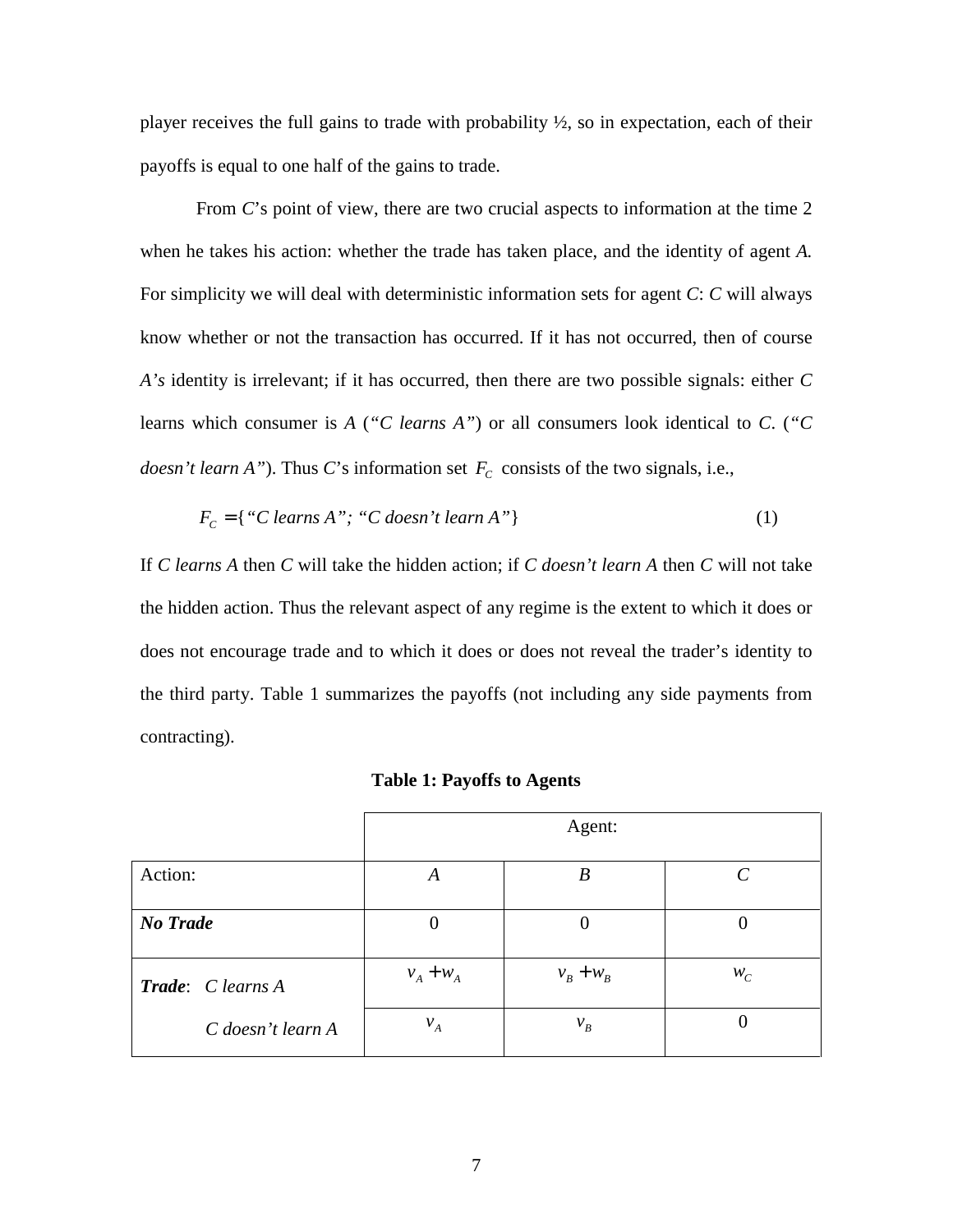### **2.1** *Planner's problem*

Suppose a social planner can choose whether the transaction takes place and whether a public record of the transaction should be made. Then, the transaction takes place if the net sum of the gains and losses across agents is positive, and the transaction is publicized if the resulting gains to *C* outweigh potential losses to *A* or *B.*

# *Solution to the Planner's Problem:*

*d takes place and remains private if*

$$
v_A + v_B \ge 0 \text{ and } \tag{2}
$$

$$
w_A + w_B + w_C < 0 \tag{3}
$$

*d takes place and is made public if*

$$
v_A + v_B + w_A + w_C \ge 0 \text{ and} \tag{4}
$$

$$
w_A + w_B + w_C \ge 0 \tag{5}
$$

*Otherwise, d does not take place.*

Implicit in the solution of the social planner's problem is a natural definition of the societal "value of information," which is the sum of the informational payoffs  $w_A + w_B + w_C$ . If this sum is negative, then its absolute value can be thought of as the societal "value of privacy."

# **2.2** *Public and Private Information Environments*

Below, we will consider equilibria of the bargaining game under a number of possible information revelation regimes. In all circumstances, *A* and *B* know whether the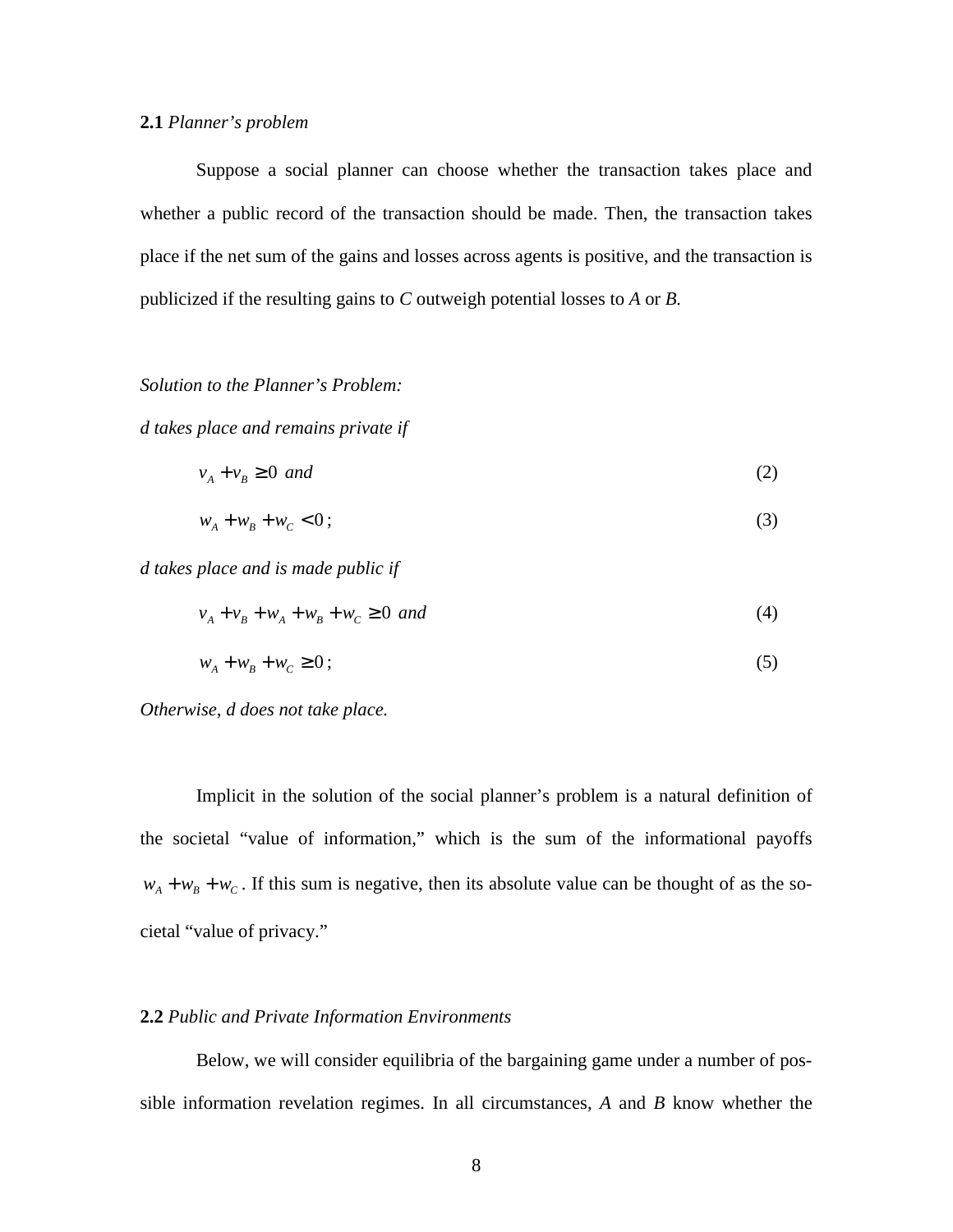transaction has occurred. Regimes differ in the circumstances under which *C* will be able to determine the identity of the transactors. A regime may (or may not) assign the right to control the disclosure of that information to one or another of the parties to the transaction. A crucial issue is whether the parties then have the ability to bargain over reassignment of disclosure rights.

We begin by considering two benchmark regimes. The first information revelation regime is "public information": *C* always receives the information. Next is "alwaysprivate information," in which the information about *d* cannot be made public (no one owns the right to disclose information).

*Public information*. Under a public information regime, the transaction occurs if and only if

$$
v_A + v_B + w_A + w_B \ge 0\tag{6}
$$

Here there are no side payments to or from agent *C* because no one can take an action to either release or withhold the information. Inefficiency can arise if (6) holds while condition (3) simultaneously holds, i.e., in cases where a transaction occurs but where information release is inefficient. Inefficiency can also result if condition (6) fails to hold while (4) holds, i.e., if information release is efficient but payoffs to *A* and *B* are by themselves insufficient to cause *A* and *B* to undertake the transaction.

If, on the other hand, contracting with *C* is allowed, then these sources of inefficiency may be eliminated. That is, *C* can offer to transfer some of its payoff from information release, if this is necessary for the transaction to occur. In such cases, *C* would compensate *A* and *B* for the value of their information. Or *A* and *B* can compensate *C* for giving up the right to receive information about the transaction, i.e., *A* and *B* could agree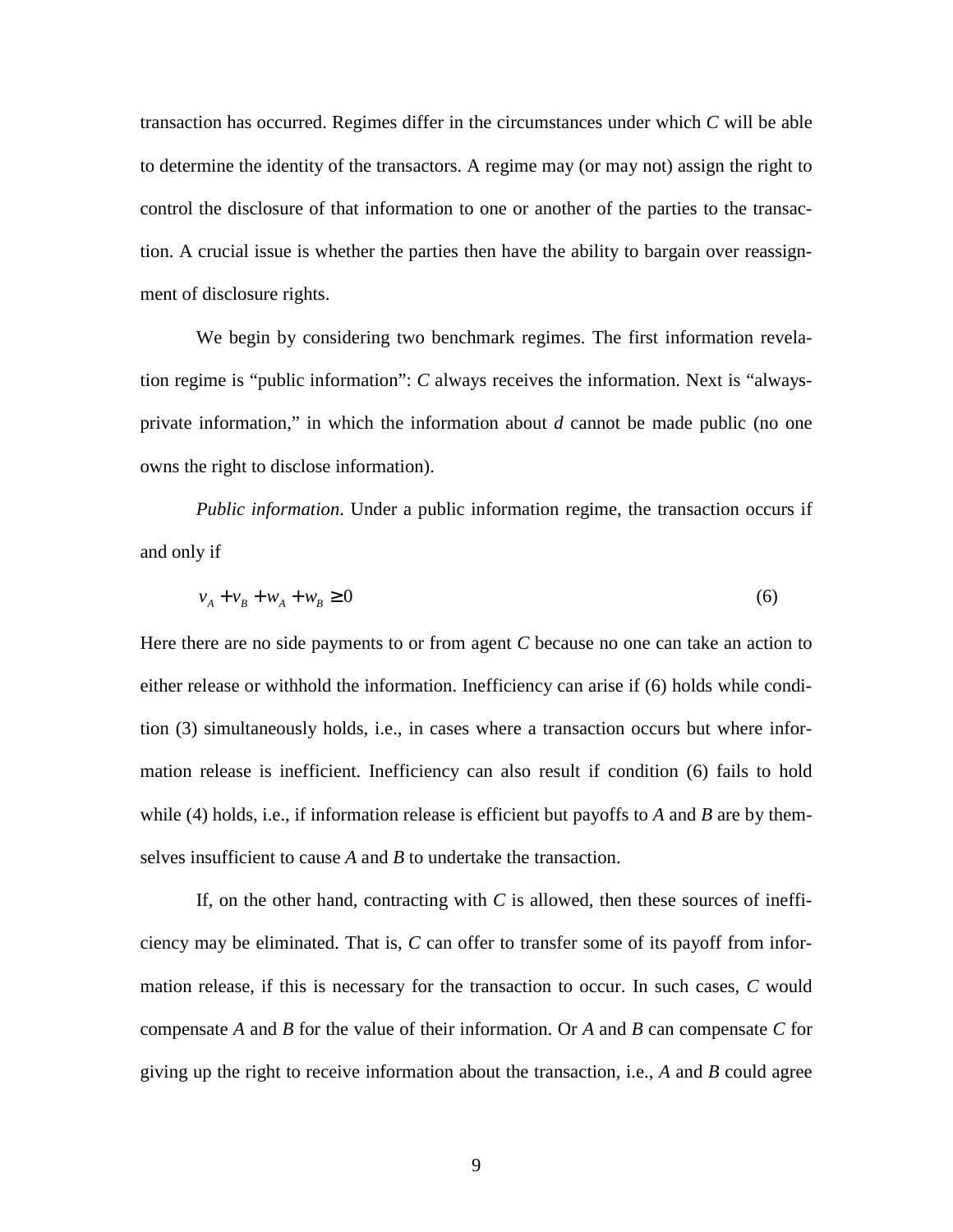to compensate *C* for the value of their privacy. Meaningful contracting with *C* in the latter situation would depend on the *C* being able to make a credible commitment to allow private information to remain private.<sup>6</sup> Such a commitment would appear to be difficult to implement, as it is difficult to "unlearn" information once learned, and it could also be difficult to conduct negotiations about revelation without the negotiations themselves revealing *A*'s identity.

*Always private information*. In this regime, the transaction occurs if and only if condition (2) holds. Analogous to the public-information case, inefficiency may arise if (2) is satisfied and there is a net social benefit to information release, or if (2) fails but (4) holds, so that a socially beneficial transaction does not take place.

#### **2.3** *Sole-Source Information Environments*

 $\overline{a}$ 

Next we consider a regime that falls between the "always-public" and "alwaysprivate" regimes. In particular, consider a *sole-source* information revelation regime, under which the firm *B* has the right to release or withhold information about the consumer *A*'s identity. To fix ideas, think of firm *B* as *A*'s Internet service provider, who knows *A*'s identity. Think of firm C as an online advertiser.

Two versions of the sole-source regime need to be considered. In the first version, *B* cannot commit to withhold information from outsiders, whereas such commitments can occur in the second version.

 $6$  The recent Toysmart case (see Richtel 2000) illustrates the difficulty with making such commitments. Toysmart, an online retailer, offered its customers guarantees that information about their transactions would not be sold to third parties. When the firm ended up in bankruptcy, however, efforts were made to sell Toysmart's customer database as part of liquidation proceedings.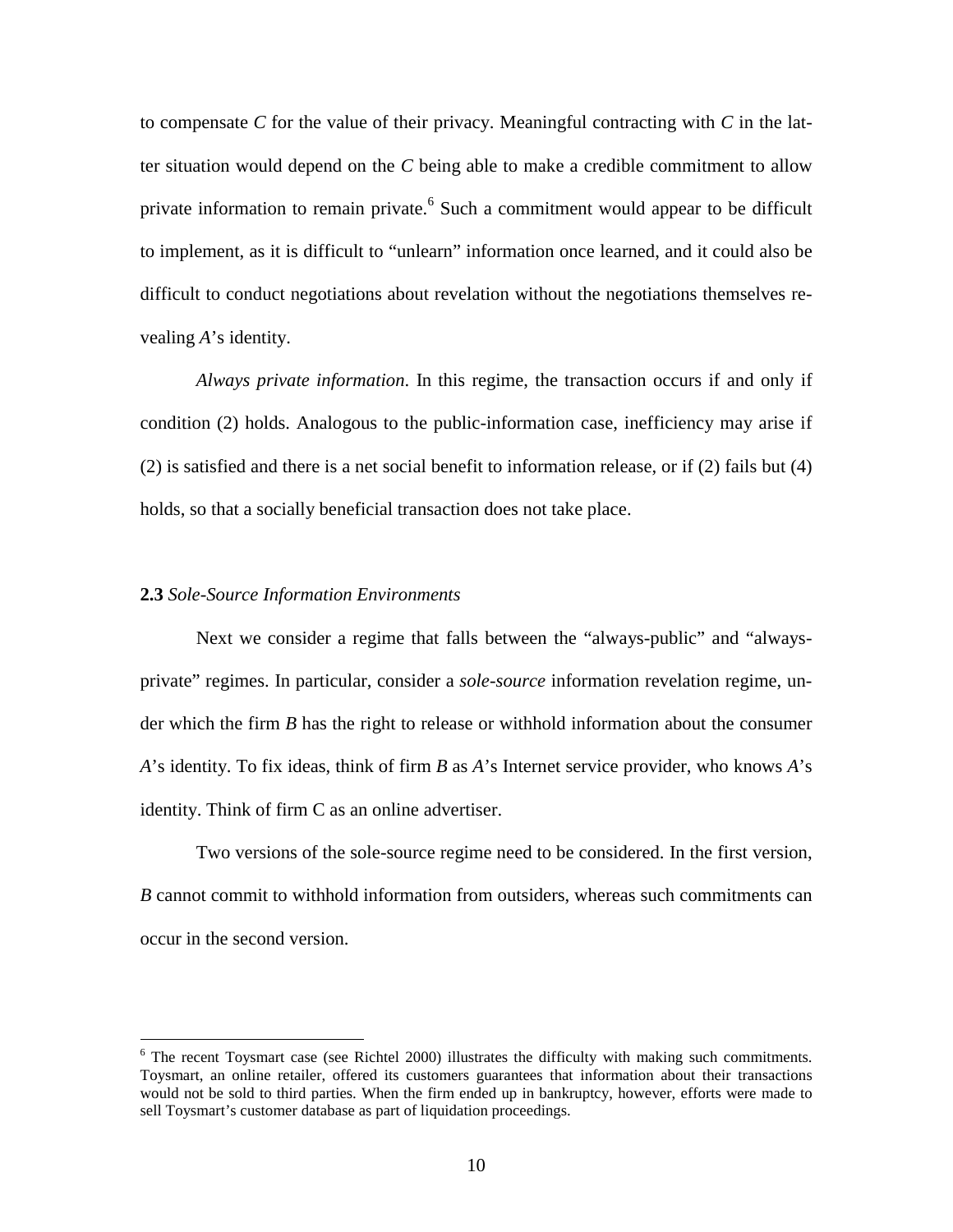First consider the situation without commitment. Momentarily supposing that a transaction has occurred, we consider two cases in which information may be released. In the first case,  $w_B \ge 0$  so that the payoff to *B* from information release is positive, and the information will be released if the transaction occurs. Thus, the transaction will occur under condition (6), as in the public-information case. In the second case, we have that  $w_B$  < 0, and  $w_B$  +  $w_C$  ≥ 0. In this case, *B* and *C* will engage in bargaining concerning the release of the information. Each agent makes a take-it-or-leave-it offer with probability equal to  $\frac{1}{2}$ . As a result, in this case, agent *B* will expect to receive  $\frac{1}{2}(w_B + w_C) \ge 0$  in a side payment from *C*, to release the information. Hence the transaction will take place if and only if

$$
v_A + w_A + v_B + \frac{1}{2}(w_B + w_C) \ge 0
$$
\n<sup>(7)</sup>

Now consider a version of this environment in which *B* can commit to withhold information.<sup>7</sup> In this variation, the commitment to withhold or release the information is one of the potential terms in the bargain between *A* and *B*. Suppose that the contract between *A* and *B* makes the transaction and prohibits releasing information. Then the total value of the transaction to *A* and *B* is

$$
v_A + v_B \tag{8}
$$

Suppose the contract between *A* and *B* requires releasing the information. Then the total value of the transaction to *A* and *B* is

$$
v_A + v_B + w_A + w_B \tag{9}
$$

 $\overline{a}$ 

<sup>7</sup> In this particular case, it does not matter whether *B* has the right to release information unilaterally or must gain permission from *A* before doing so, as long as it is possible for *A* and *B* to negotiate compensation between themselves for the decision.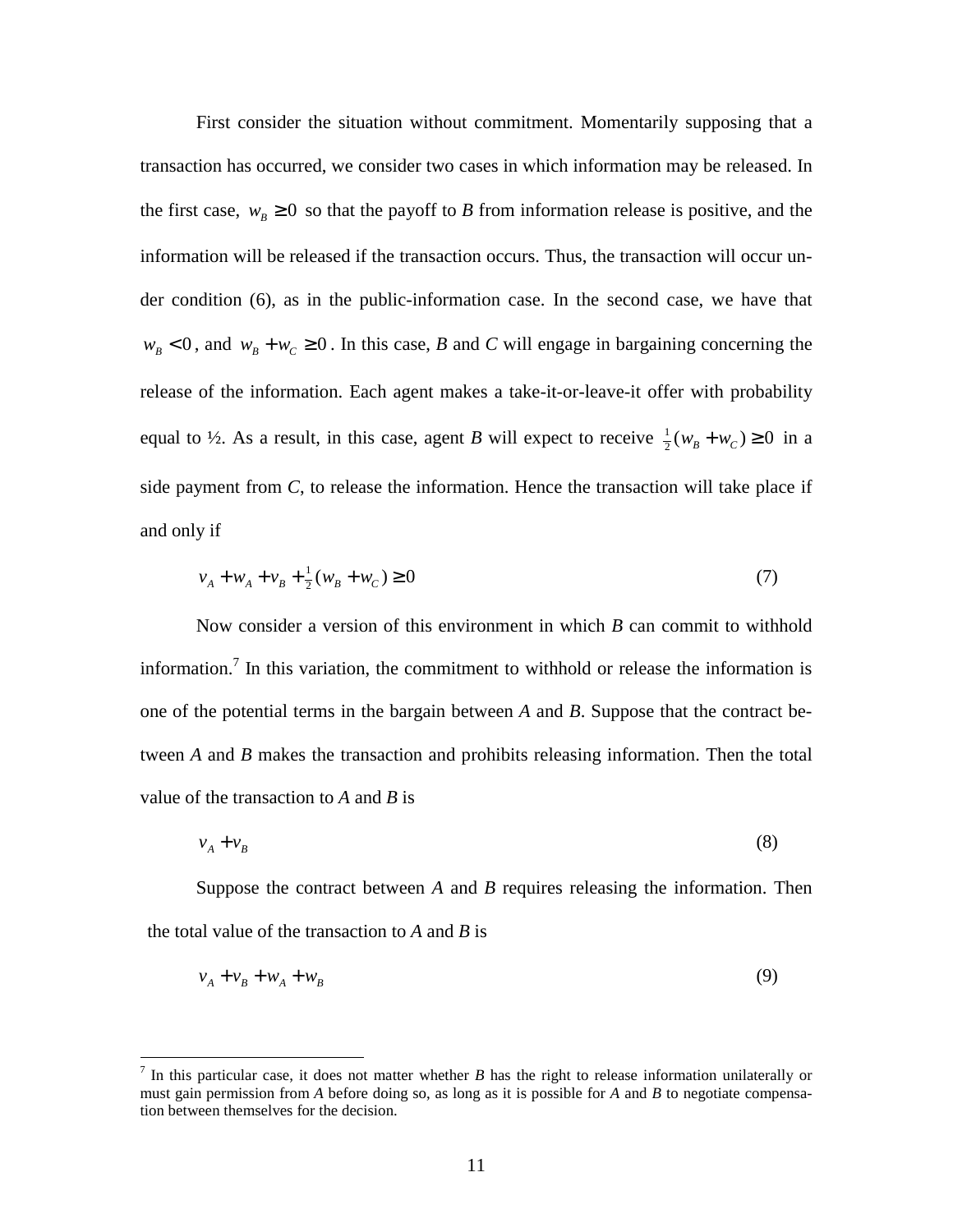Suppose that *B* retains the option to disclose *A*'s identity to *C*. Then the total value of the contract is the same as before if  $w_B > 0$  (so that the option will always be exercised). Otherwise it is

$$
v_A + v_B + w_A + \frac{1}{2}(w_B + w_C)
$$
 (10)

The negotiation initially chooses the largest of (8), (9), and (10) and splits this surplus between *A* and *B*. Note that efficiency is not necessarily attained under this arrangement. However, if the negotiation could also pre-specify the price which *B* would pay *A* if the information were released to *C*, then by making that charge equal to  $w_B + w_C$  efficiency would be attained. The outcome is unaffected in this case by the decision to give initial rights for releasing the information to *A* or to *B*.

Thus, given sufficient flexibility in contracting, efficiency can be obtained under either a public-information regime or a sole-source information revelation regime. However, one could make the argument that the degree of commitment necessary for efficiency is higher in the public information regime. Under public information, the third party would have to be able to contractually commit to "blindfold itself" in cases where maintaining privacy is efficient. If such contracts were not feasible, then a policy case can be made for assigning consumers (or the firms they transact with) the rights to disclosure.

## **3. Reliance Investments**

In practice, it is often necessary for a third party to invest large amounts to make use of the information to be gained from individual transactions. We call such investments "reliance investments." A case can be made in support of a public-information regime in environments where the outside party *C* must make such a reliance investment to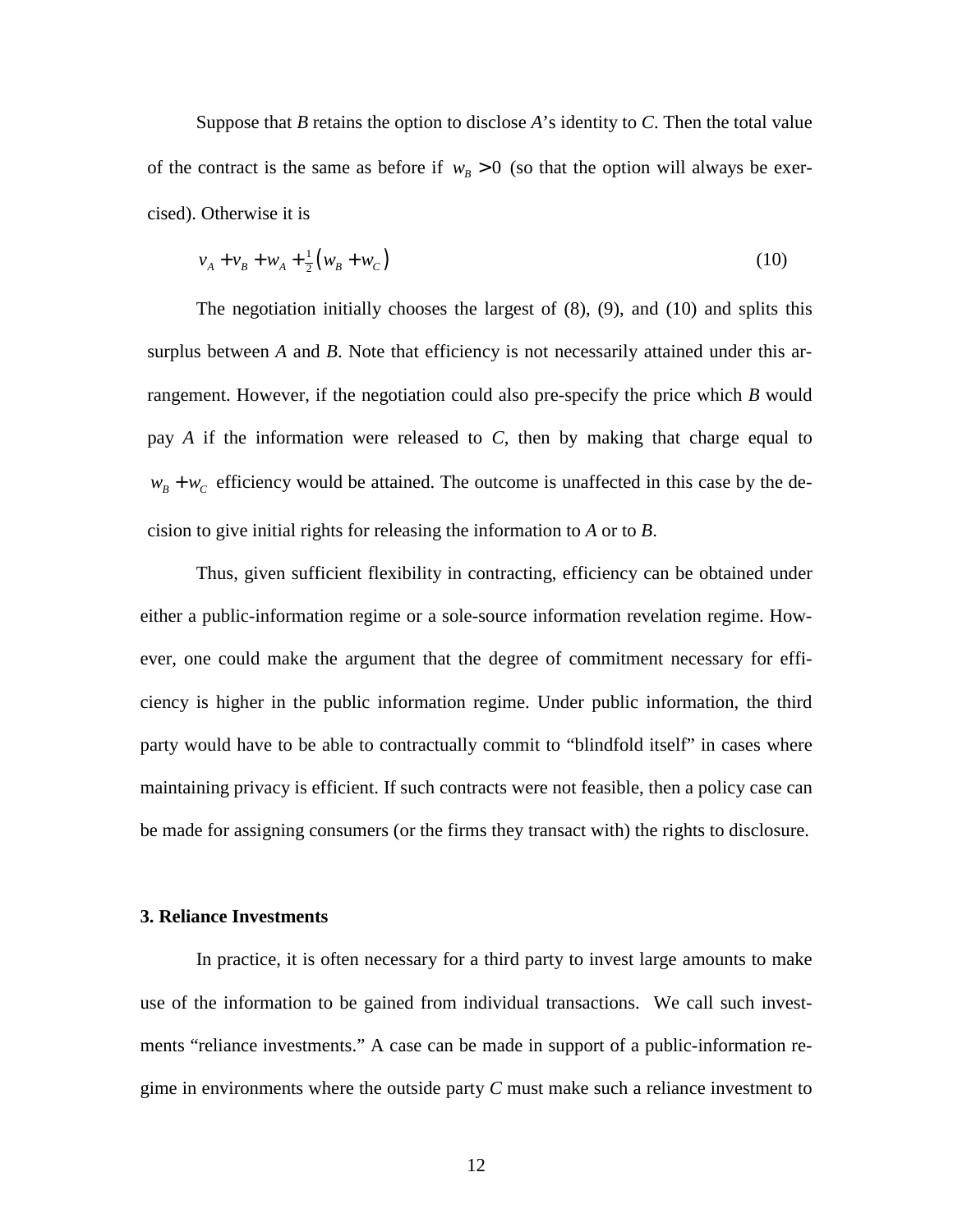realize its payoff from information revelation. In particular, suppose that to realize  $w_c$ ,  $C$ must undertake an investment at a cost of  $r_c$  in period 1, in anticipation of information revelation in period 2. We will assume that the net payoff from the reliance investment, defined as the gross payoff  $w_c^G$  minus the cost of the investment

$$
w_c = w_c^G - r_c \tag{11}
$$

is positive, so that information revelation is efficient if conditions (4) and (5) are satisfied. However, the fact that the investment must be undertaken in advance of negotiations between *B* and *C* can lead to a "hold-up" problem.

Suppose, for example that the public information regime is in effect. Suppose further that

$$
w_A + w_B < 0 \tag{12}
$$

$$
v_A + v_B + w_A + w_B < 0 \tag{13}
$$

so that no transaction will take place without negotiation with *C*. However, if (4) and (5) are satisfied it is efficient for a transaction to occur and for information to be released, so long as *C* undertakes the reliance investment. Hence a transaction may occur if *C* can agree to split some of the gains from information revelation with *A* and *B.* The net payoff to *C* from a 50-50 split of the surplus from the transaction would be however

$$
\frac{1}{2}\left(v_A + v_B + w_A + w_B + w_C^G\right) - r_C\tag{14}
$$

which in some cases would be negative and hence provide no incentive for *C* to undertake the reliance investment. In such cases the transaction would not occur.

While hold-up problems can occur under a regime of public information, they become more likely under a regime of sole-source information revelation. To see this, note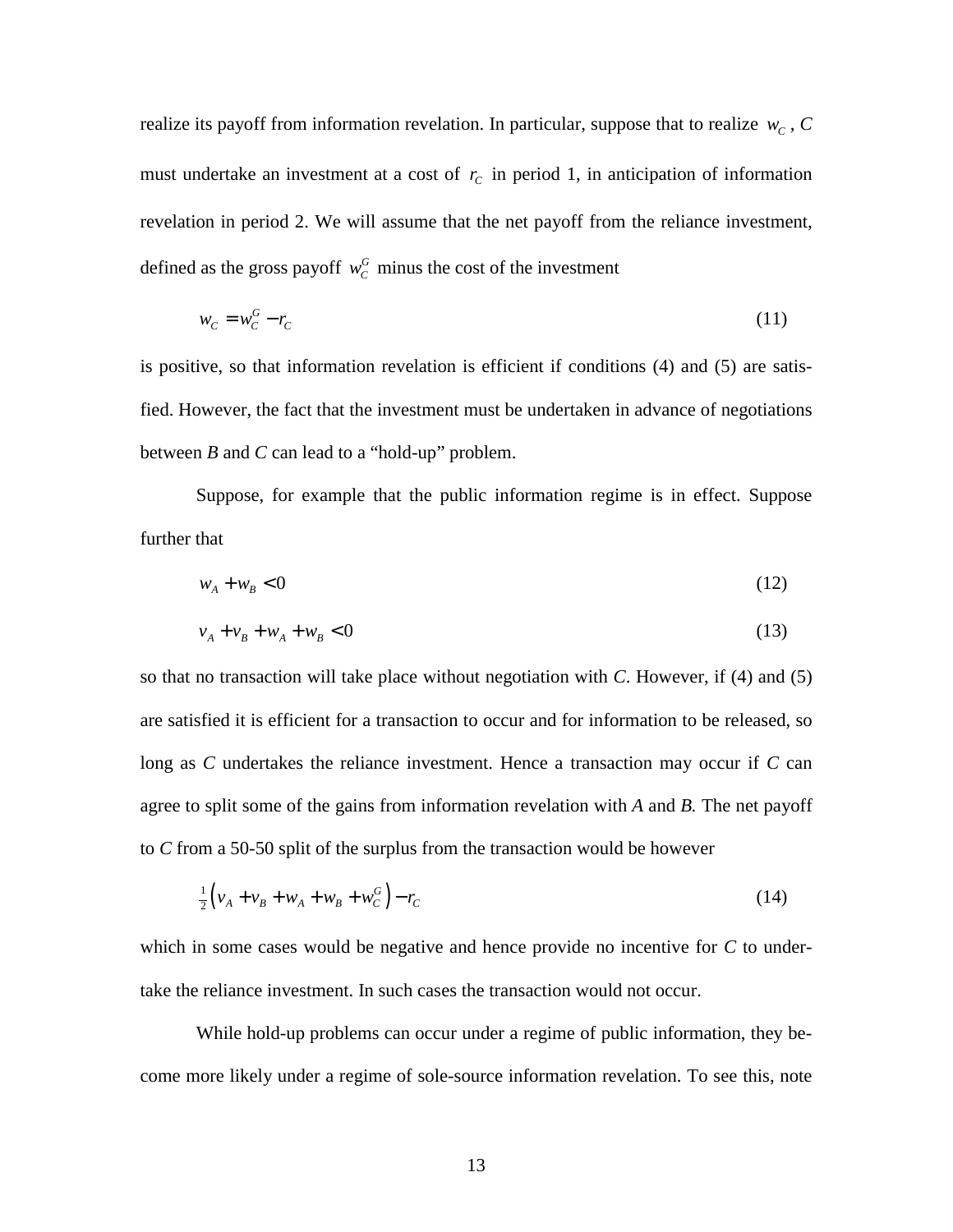first that the previous hold-up example could also occur under a sole-source regime. Now consider a sole-source regime (with commitment) in which condition (6) is satisfied but condition (12) also holds, so that the transaction occurs but information release will not take place unless there is some negotiated deal with *C*. If condition (5) holds, release of information will be efficient. The net payoff to *C* from a 50-50 split of the surplus from information revelation would be given by (14). As in the example above, there are parameter values for which (14) would be negative, which would eliminate *C*'s incentive to undertake the reliance investment. Hence no information revelation would occur, even though revelation would be efficient.

To summarize, the model delivers mixed messages in environments where one of the transactors has the right to information disclosure. Given sufficient contracting flexibility, assigning disclosure rights to one or another of the transactors (such as the Internet service provider) can enhance welfare by facilitating transactions that might not otherwise occur. On the other hand, the assignment of disclosure rights to a transactor can lead to inefficient release of information when contracting is limited, and can also lead to inefficient withholding of information due to "hold-up" problems, in cases where outsiders undertake reliance investments.

#### **4. Application to Public Policy Issues**

## **4.1** *Internet Growth and Privacy*

To date, the privacy of Internet transactions has been largely unregulated. This lack of regulation has often resulted in revelation of users' identities to third parties. Although regulators have been reluctant to impose regulations on the Internet, there have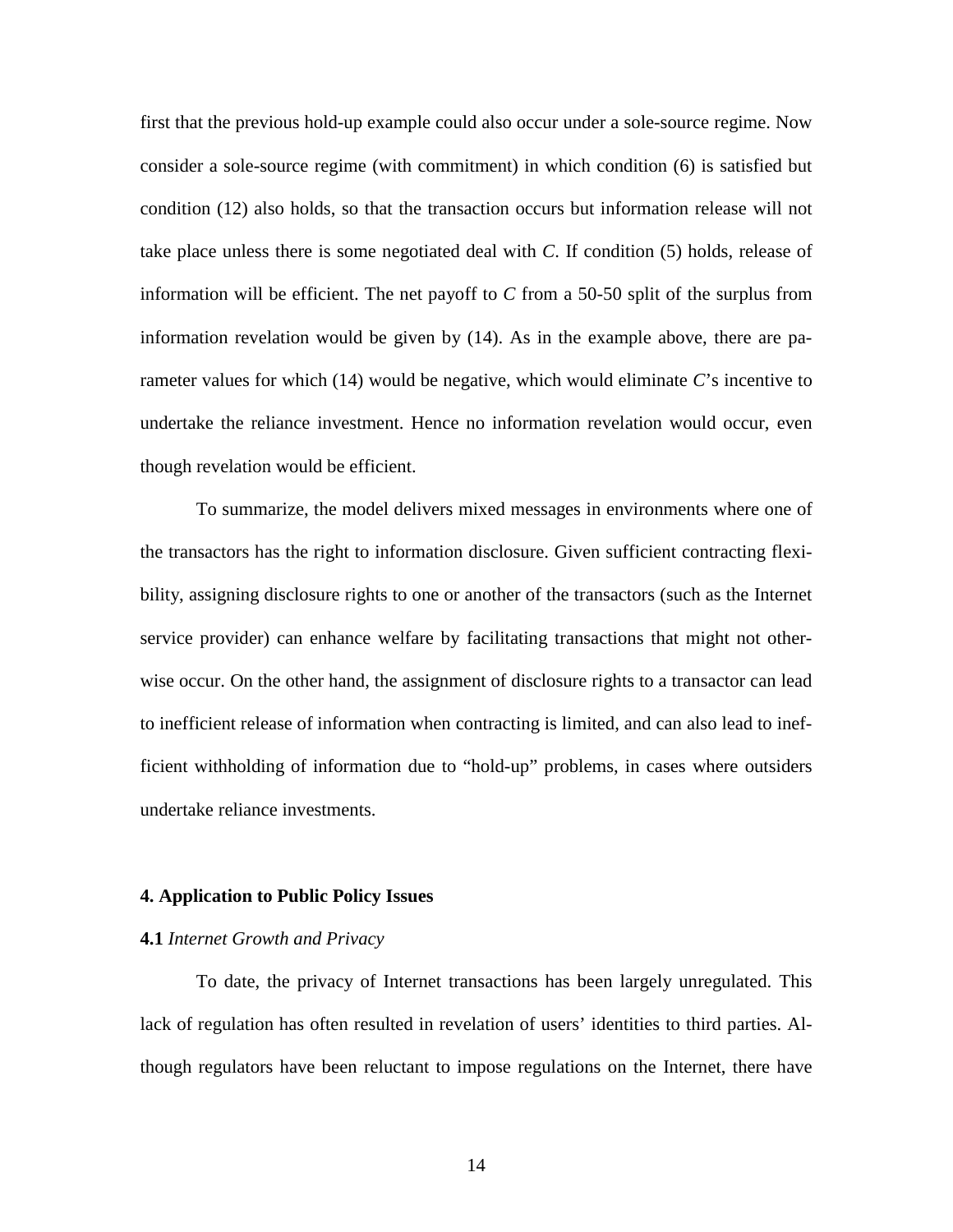recently been a number of proposals for privacy standards. The effect of many of these proposals would be to shift the right of information revelation concerning Web-based transactions to the consumer. Proponents of "Internet privacy" claim that privacy guarantees are needed in order for consumers to have confidence in Web-based transactions, while opponents argue that such guarantee could impose undue costs on firms seeking to sell goods or services over the Internet.

Using a variation of our basic model, we will argue that there is a sense in which both proponents and opponents of Internet privacy may be right. In the initial development stage of the Internet, granting privacy rights to users may have been inefficient. However, we believe that it also the case that, as the Internet matures, efficiency considerations will weigh in favor of increased privacy rights.

Consider an environment in which both the consumer *A* and the informationacquiring firm *C* may undertake socially beneficial reliance investments. In particular, the reliance investment of the information-acquiring firm is socially beneficial, but its value depends upon information revelation that provides a negative payoff to the consumer. The consumer *A* may also undertake a reliance investment. The effect of the consumer's investment is merely to undo his negative payoff resulting from *C* obtaining information on *A*'s transaction with *B*.

This case is most easily analyzed when the firm *B* and the outsider *C* are merged into a single entity *B*′. If a transaction occurs between *A* and *B*′, then it occurs in period 2. Payoffs are determined by bilateral bargaining. In the absence of investment, (gross) direct and informational payoffs to *B*′ from transacting with *A* are given respectively by

$$
v_B' = v_B \tag{15}
$$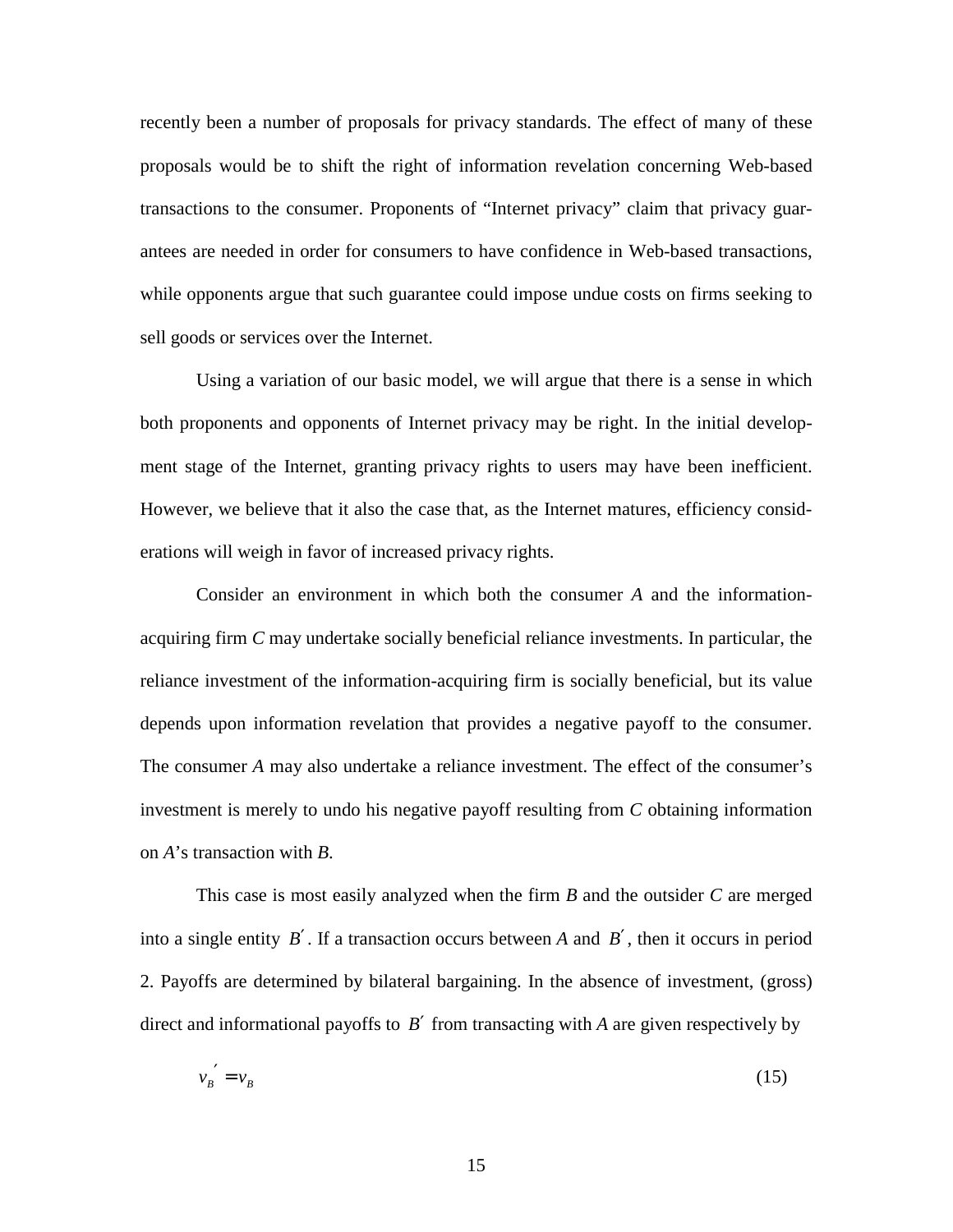$$
w'_B = w_B = 0 \tag{16}
$$

Both *A* and *B*′ may undertake reliance investments in period 1. Both reliance investments have positive social value. *B'* can undertake a reliance investment in period 1 at cost  $r_{B}^{'}$ , which raises  $B'$ 's gross informational payoff to  $w_c > 0$  and his net information payoff to

$$
w'_{B} = w_{C} - r'_{B} > 0
$$
\n(17)

The downside of *B'*'s investment is that it imposes a disutility  $w_A^G < 0$  on *A*. In response, however, *A* can undertake a "privacy-enhancing" reliance investment at a cost  $r_A$ . Making this investment results in *A*'s gross payoff from release of information to rise to 0 (that is,  $w_A^G$  changes to  $w_A' = 0$ ). A then enjoys a net payoff rising to

$$
w_A = -r_A + w_A' = -r_A > w_A^G
$$
 (18)

Suppose that private transactions are feasible (i.e., condition (2) holds), but that information release is efficient, conditional on *B*′ undertaking his reliance investment, i.e.,

$$
w_A + w_B' > 0 \tag{19}
$$

If *A*'s bargaining power is given by the fraction  $\pi_A$ , then net payoffs to both parties are given in Table 2 below.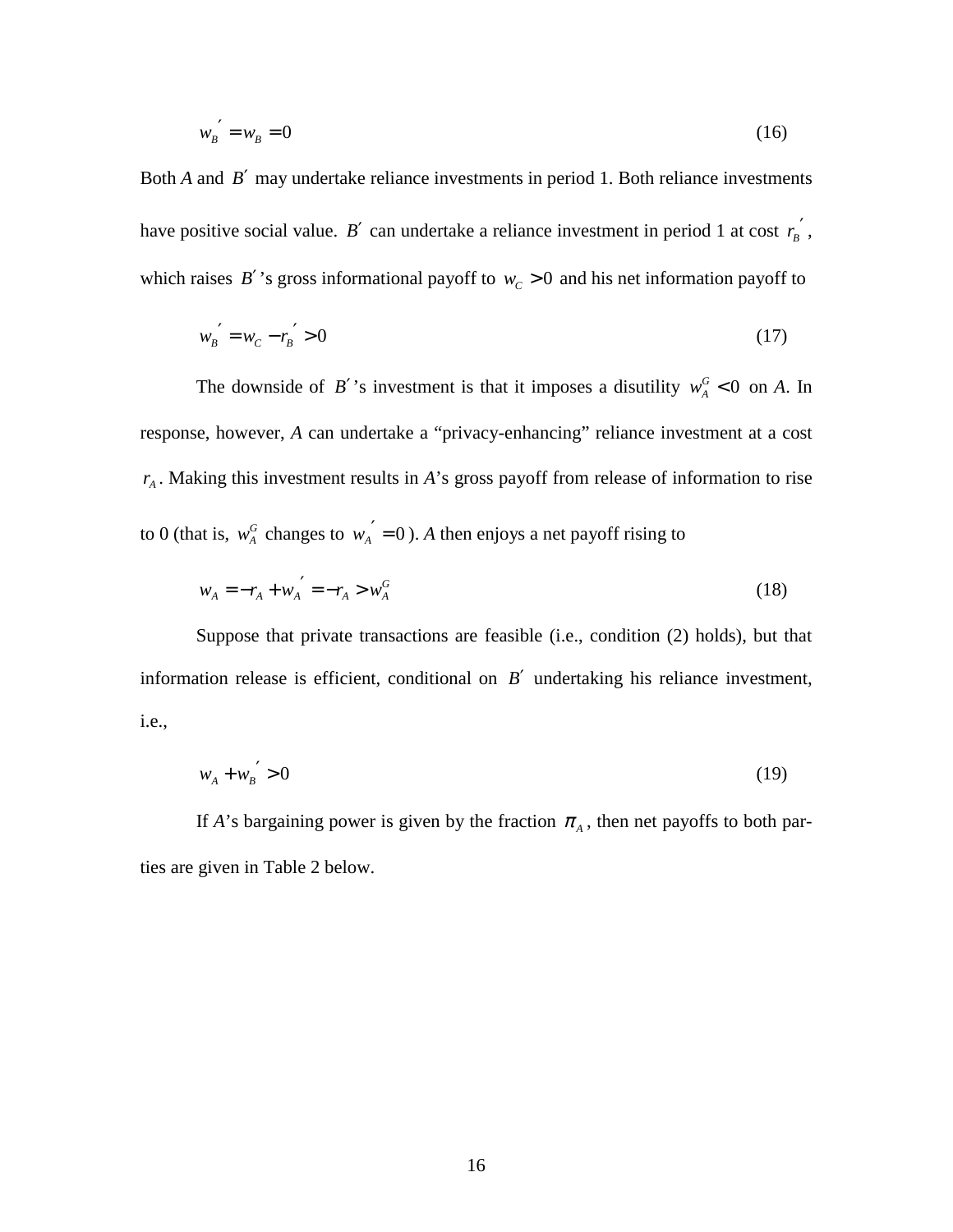|      |         | If R                                                                    |                                                                                                                      |  |
|------|---------|-------------------------------------------------------------------------|----------------------------------------------------------------------------------------------------------------------|--|
|      |         | Invests                                                                 | Doesn't                                                                                                              |  |
| If A | Invests | $\pi_{A}(v_{A}+w_{C})-r_{A}$ ,<br>$(1 - \pi_A)(v_A + w_C) - r_B$        | $\pi_A v_A - r_A$ , $(1 - \pi_A) v_A$                                                                                |  |
|      | Doesn't | $\pi_A (v_A + w_A^G + w_C),$<br>$(1 - \pi_A)(v_A + w_A^G + w_C) - r_B'$ | $\pi_{\scriptscriptstyle{A}} v_{\scriptscriptstyle{A}}$ , $(1-\pi_{\scriptscriptstyle{A}})v_{\scriptscriptstyle{A}}$ |  |

**Table 2: Payoffs Conditional on Reliance Investments**

From Table 2, it is clear that for both parties, incentives to undertake reliance investments will increase with bargaining power. For example, conditional on *B*′ having invested, *A* will undertake his reliance investment if and only if

$$
-\pi_A w_A^G \ge r_A \tag{20}
$$

which from (18) must hold for  $\pi_A$  sufficiently close to unity. Likewise, *B'* will undertake his reliance investment according to whether

$$
(1 - \pi_A)w_c > r'_B \tag{21}
$$

$$
(1 - \pi_A)(w_A^G + w_C) \ge r_B' \tag{22}
$$

depending on whether *A* invests or not. (Note that if *B*′ does not invest, then *A* will not invest.) From (17) and (19), conditions (21) and (22) will hold if the firm is given a sufficient amount of bargaining power, i.e., if  $\pi_A$  is sufficiently close to zero.

We can think of the question of assigning Internet privacy rights as a question of setting the consumer's bargaining power: the more "rights to privacy" the consumer is granted, the greater his bargaining power  $\pi_A$ . Note that if *B'*'s reliance investment  $r_B$ <sup>'</sup> is relatively large, then the firm must be assigned most of the bargaining power in order for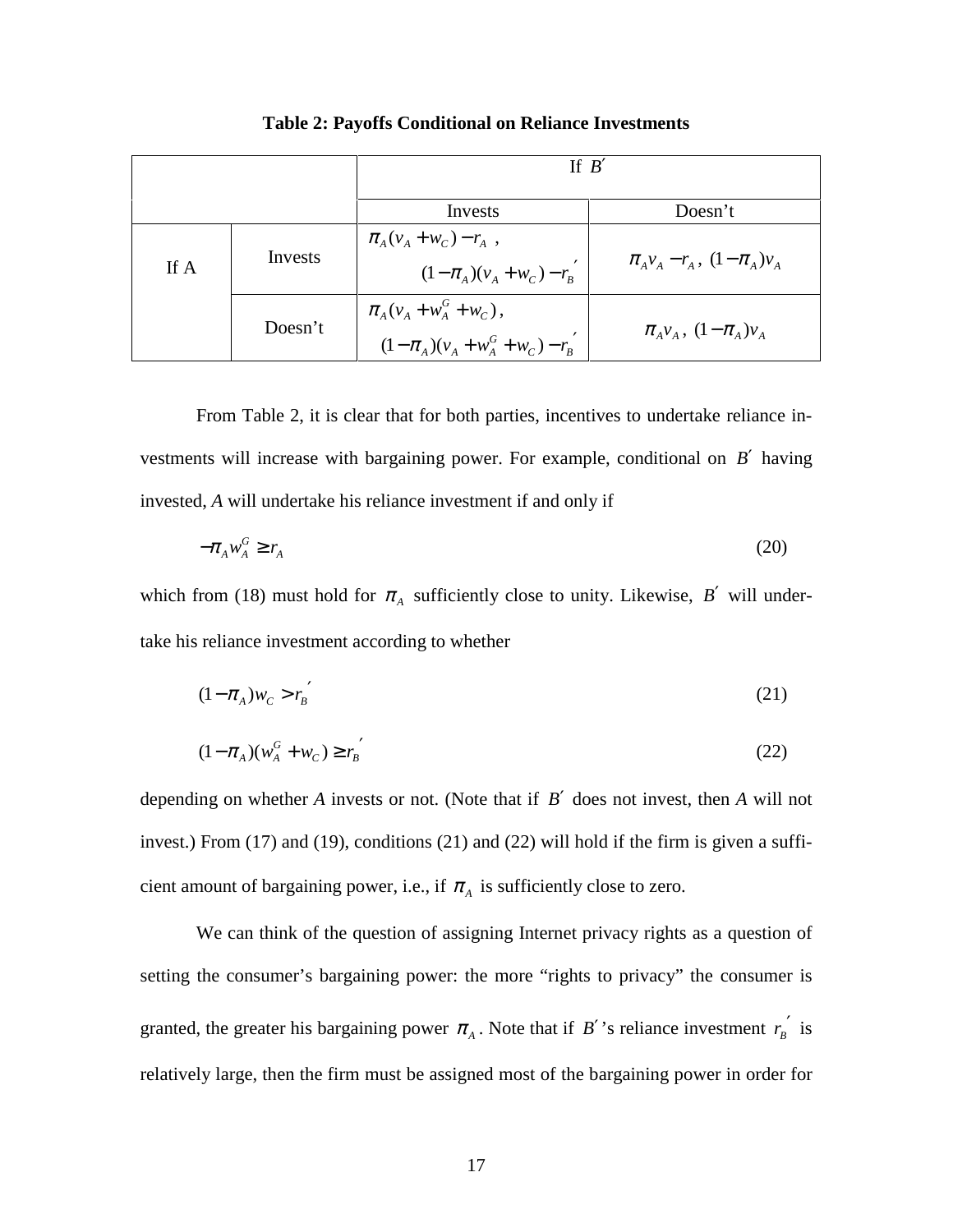(21) or (22) to hold. In this case,  $B'$  would have an incentive to undertake his reliance investment in period 1, the transaction will occur, and information will be released. The assignment of bargaining power to  $B'$  may cause condition (20) to fail, in which case the consumer fails to undertake his (socially valuable) reliance investment. While this outcome is inefficient, assigning more bargaining power to the consumer could violate one of the firm's incentive conditions (21) or (22), in which case the value of the consumer's investment falls to zero.

We believe that the above scenario is a plausible representation of the developmental stage of the Internet. Some initial limitation of consumers' privacy rights may have been desirable, in order to give information-acquiring firms sufficient incentives to invest in technologies to exploit the information revealed by Internet use. Assigning greater privacy rights to consumers could have delayed the development of such technologies by allowing consumers to "hold up" the information-acquirers.

As the Internet develops, however, efficiency considerations are more likely to weigh in on the side of increased privacy protections for consumers. Since the vast majority of the costs of manipulating electronic data are fixed, we would expect the per-user reliance investment  $r_{B}^{'}$  to fall as Internet use expands, eventually to the extent where the incentive condition for the firm would no longer bind. At this point, an increase in the consumer's bargaining power  $\pi_A$  could increase efficiency by encouraging privacyenhancing reliance investments.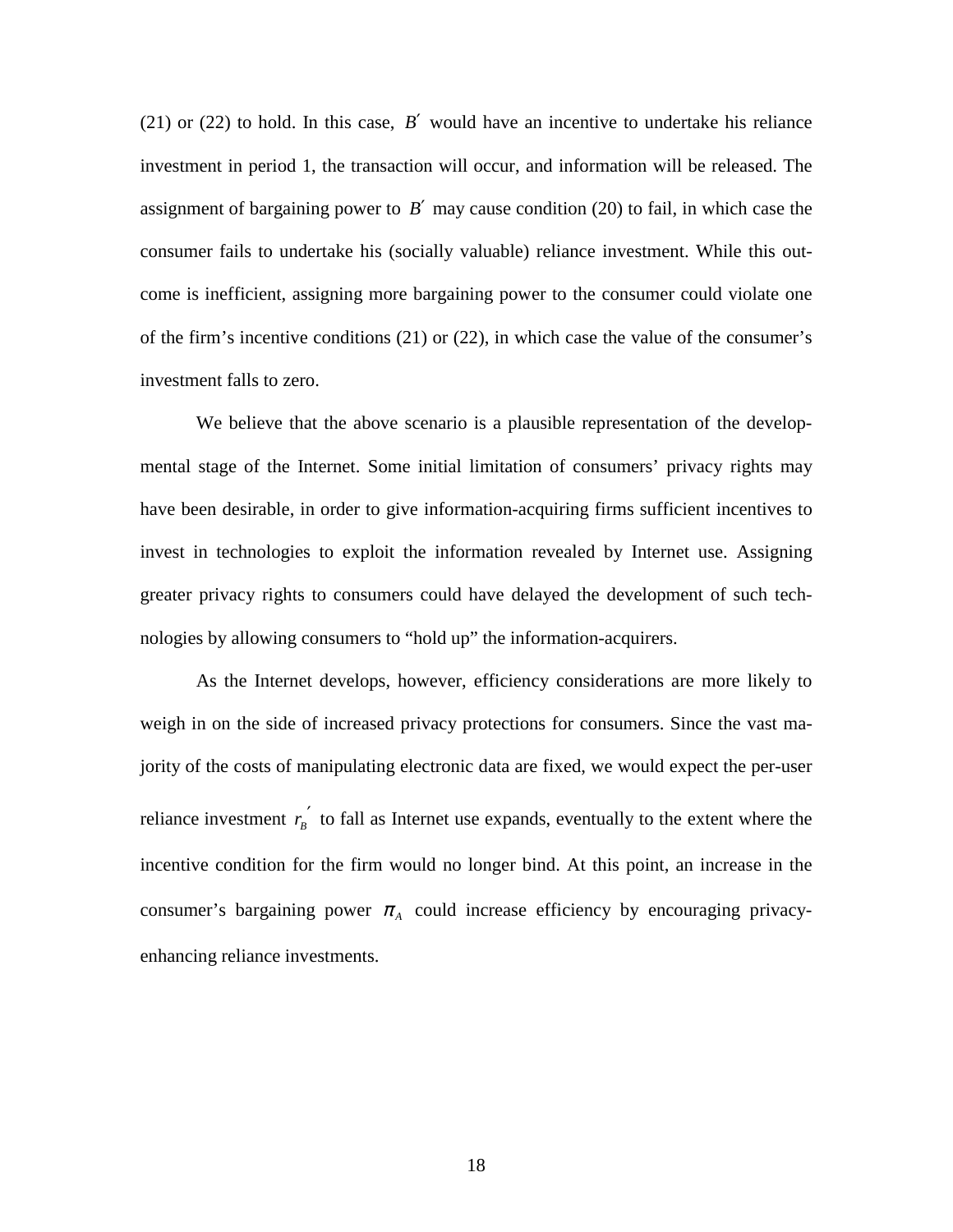# **4.2** *Technology Race*

Another way to influence outcomes in the scenario described above is by developing technologies, or computer code. For the firm, technologies that better track transactions will lead to easier and cheaper acquisition of the information, and more effective control of (and therefore rights to) the information. For the consumer, technologies that better conceal identity effectively grant the rights to privacy to the consumer, and thereby increase his bargaining power. As a result, we expect that a race to develop these antithetical technologies to occur. Arguably, more clearly defined and enforceable privacy rights can prevent this technological race from happening.

An illustration of these issues is given by a recent business case. Online advertisers commonly collect information on Internet users who visit websites that display their ads. Information gathered in this fashion is potentially useful to the advertisers but is generally insufficient to tie the identity of specific users (in the context of the model, "consumers") to specific website visits ("transactions"). In 1999, Doubleclick, a major online advertiser, acquired Abacus Direct, which maintains large databases collected on customers of mail-order retailers.*<sup>8</sup>* The information in the databases, when combined with the information already collected by Doubleclick, would have allowed Doubleclick to match up specific users to specific website visits. Doubleclick's purchase of the databases prompted a widespread outcry from Internet users, who contended that revelation of their identity would have violated their "right to privacy" over the Internet.

An interpretation of this episode consistent with the previous discussion is that Doubleclick was working to create a technology that would give it effective rights to information on transactions. If successful, the control of the technology would have granted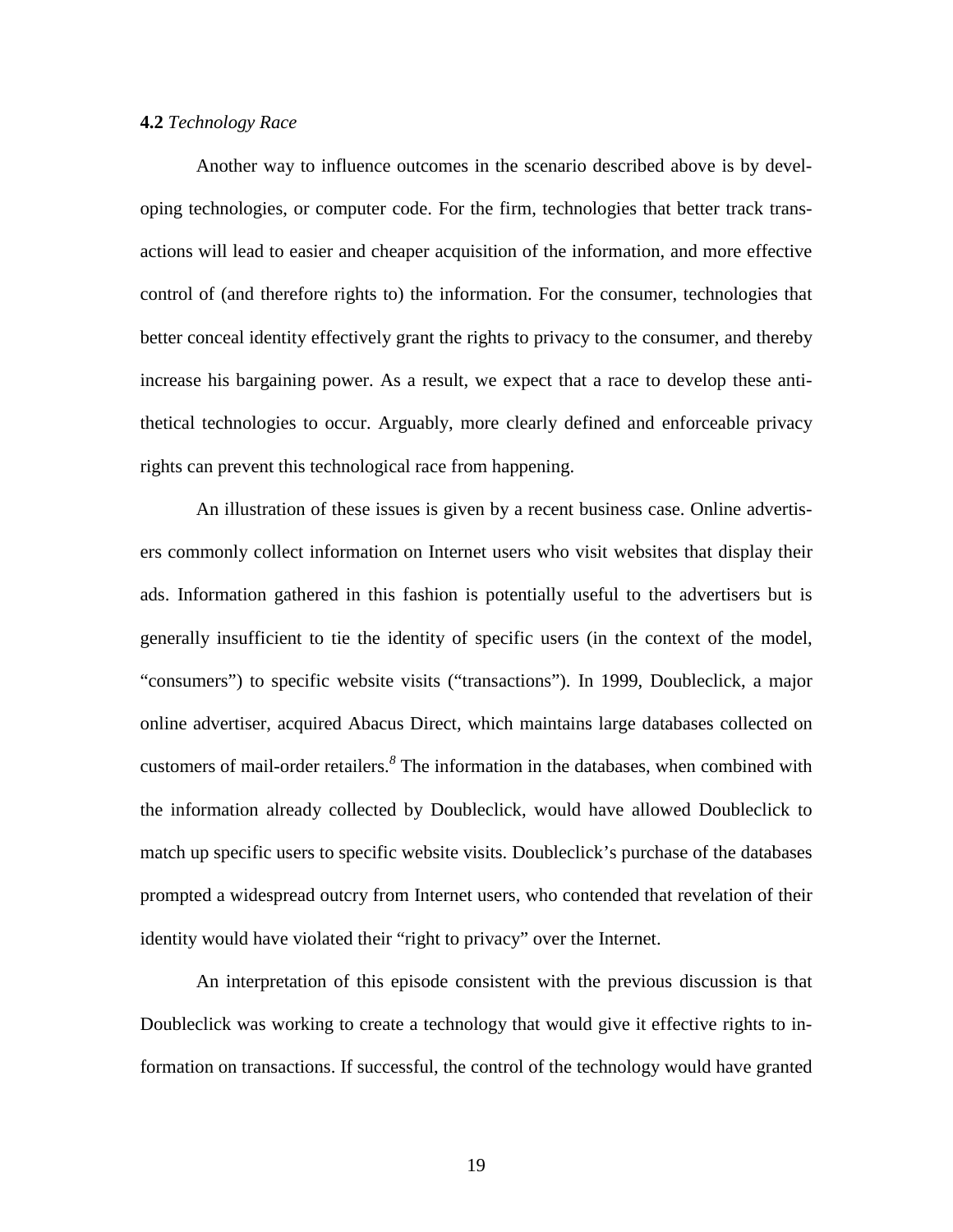significant bargaining power to its owner, and would have increased the value of investments designed to exploit information gathered online. Over time, this might have increased users' incentives to develop identity-concealing technologies to thwart firms' ability to gather information.

A more reasonable approach, according to many advocates of Internet privacy, would be to allow users to make the choice as to whether their information could be collected by third parties. However, such an approach, as we've seen, has different distributional consequences depending on the ownership of alternative privacy technologies, and the bargaining power they confer. Assigning privacy rights to consumers could, in some instances, forestall a costly "arms race" in informational technologies. In other instances, it could simply raise the cost of providing services online.

# **4.3** *Money and Privacy*

An extensive literature in monetary theory (see e.g., Townsend 1989, Taub 1994, Kocherlakota 1998, Aiyagari and Williamson 2000) has emphasized the role of money as a record-keeping device. In effect, socially optimal allocations can sometimes be implemented by using money to "keep score." In many environments, it is unnecessary to employ more extensive record keeping to track the allocations since money provides a "sufficient statistic" for individual incentives to support the allocation. Kocherlakota and Wallace (1998) show that money will have a role whenever record keeping (thought of as a centralized set of accounts of transactions) is imperfect. The more costly and the more imperfect the available credit-based system, the greater the need for money. With the development of technologies such as the Internet, however, the costs of maintaining and

 <sup>8</sup>  $8$  Information on the Doubleclick episode is from Clausing (2000).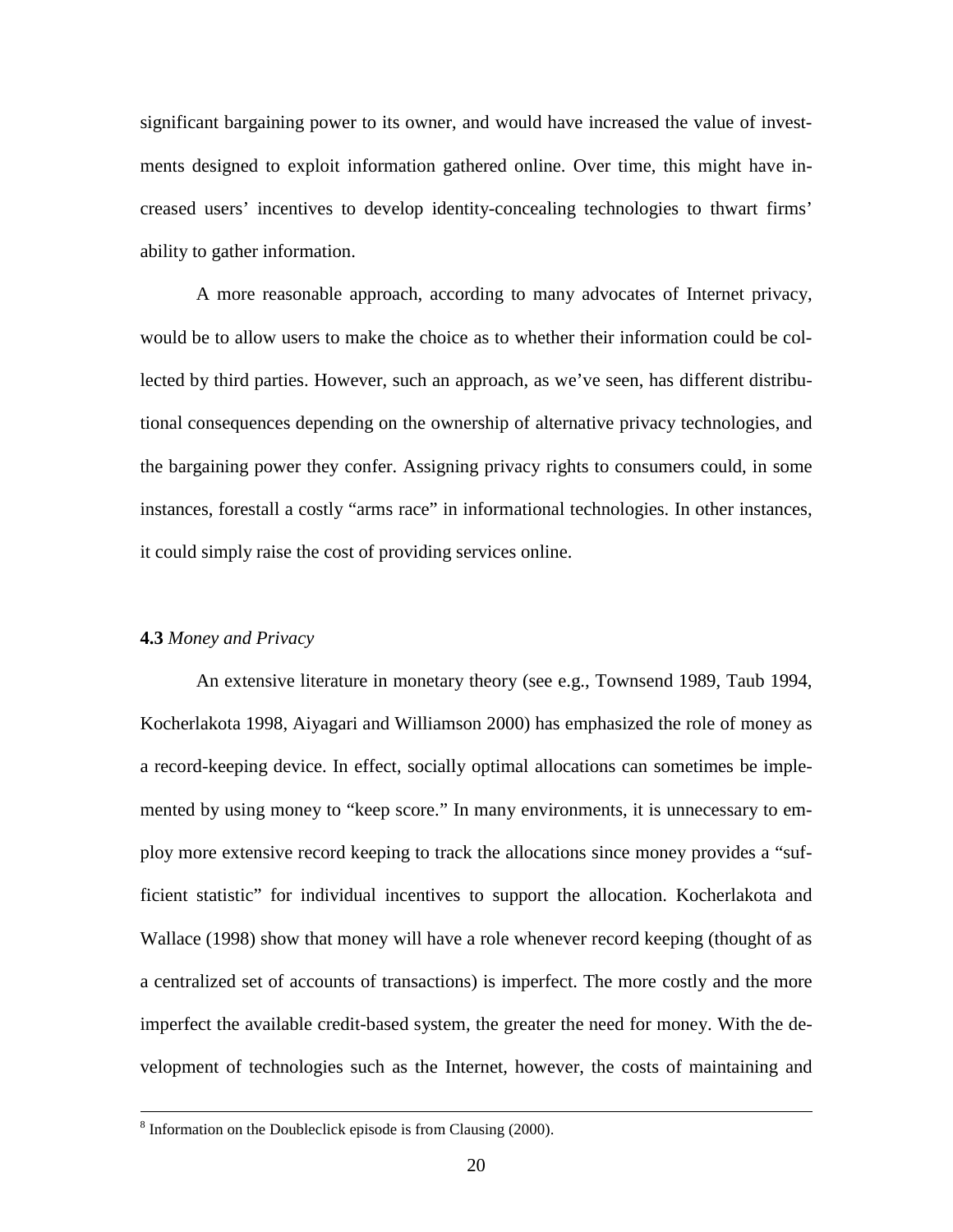transmitting vast amounts of information are falling dramatically. Some might therefore argue that the low cost of Web-based information processing means that there will be no role for e-money—a technology that is the electronic equivalent of currency—as a medium of exchange.

A counter-argument would be that in addition to its value as a possibly imperfect proxy for credit, the value of money also derives from its imperfection. That is, the anonymity of money makes certain transactions possible that could not occur otherwise. This property of money is most often associated with various types of shady deals, but we will argue that it is of potential value in economic situations where there is an incentive for "outsiders" to exploit the information contained in individual transactions.

In the context of the model, we will think of money (including both the electronic and traditional kinds) as a technology that allows consumer *A* to anonymously conduct a transaction with firm  $B$ <sup>9</sup>. In other words, the availability of e-money would define an information revelation regime by assigning to the consumer the sole right to information revelation.<sup>10</sup> However, given sufficient flexibility to negotiate away from this default assignment, Coasian logic dictates that this assignment should not matter. Thus, for cash to have value, some barrier to Coasian bargaining is necessary.

The foregoing analysis suggests two potential impediments to bargaining that could give rise to the use of e-money. Suppose that the default assignment of rights is public information. The first type of barrier would be an inability of third parties to credi-

 $\overline{a}$ 

<sup>&</sup>lt;sup>9</sup> In general, other technologies would be necessary to maintain one's anonymity on the Internet (such as "anonymous remailers," in addition to an anonymous e-money. For purposes of this discussion, however, we consider the bundle of technology needed to maintain one's anonymity to be provided together with emoney.

 $10$  This last statement assumes either that a form of e-money is declared legal tender, and must be accepted by the merchant, or that merchants voluntarily accept e-money as a means of payment, perhaps because it has already become widely acceptable by other merchants.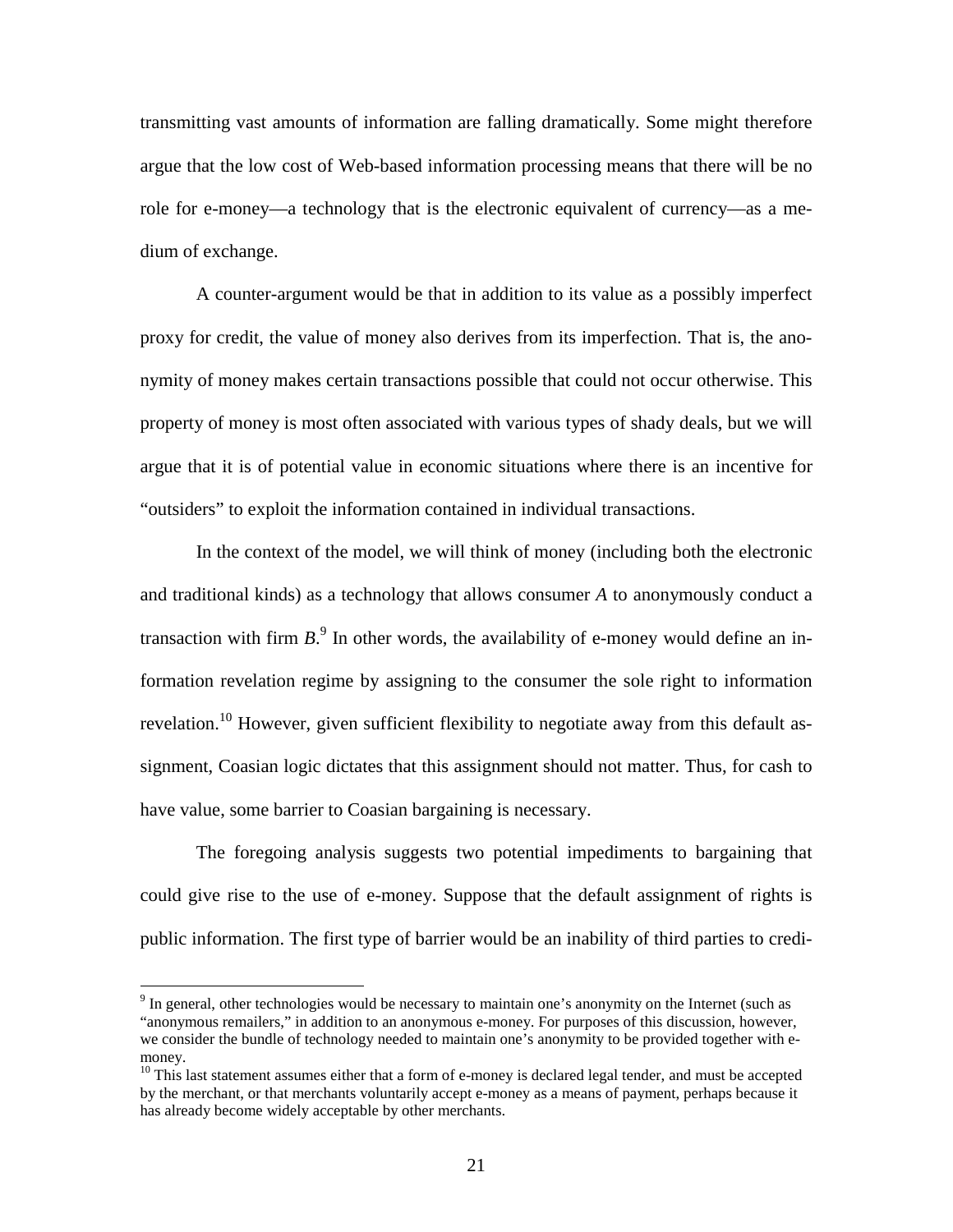bly commit to surrender of their information. In this case it would be impossible for transactors to contract away from information revelation, even if privacy were efficient. The second type of barrier would be the presence of reliance investments. Suppose that privacy-enhancing reliance investments, as described above, were available to consumers, but that such investments were sufficiently costly as to be subject to a hold-up problem. If e-money were available, then the hold-up problem would be effectively remedied by the de facto reassignment of disclosure rights to the consumer that e-money accomplishes.

# **4.4** *Privacy Provisions of the Gramm-Leach-Bliley Act*

Title V of the Financial Modernization Act of 1999 (Commonly referred to as the Gramm-Leach-Bliley Act) contains a number of privacy provisions. Most notably, Title V of GLB (1) grants consumers a veto right over (the right to "opt out" from) a financial intermediary's ability to share information on a consumer with outside parties, but (2) allows such information sharing in cases where the information-acquiring firm is an affiliate of the firm collecting the information.

In the context of the model, we interpret these provisions of GLB as mandating one of two information revelation regimes. In the case where the information-acquiring firm *C* is not an affiliate of the financial service firm *B*, GLB bestows upon the consumer the sole right to information disclosure. In this case, the "sole-source" analysis of the previous section is applicable (recall that in our framework it does not matter whether *A* or *B* is granted the right to disclosure, in the case where *B* can commit not to disclose).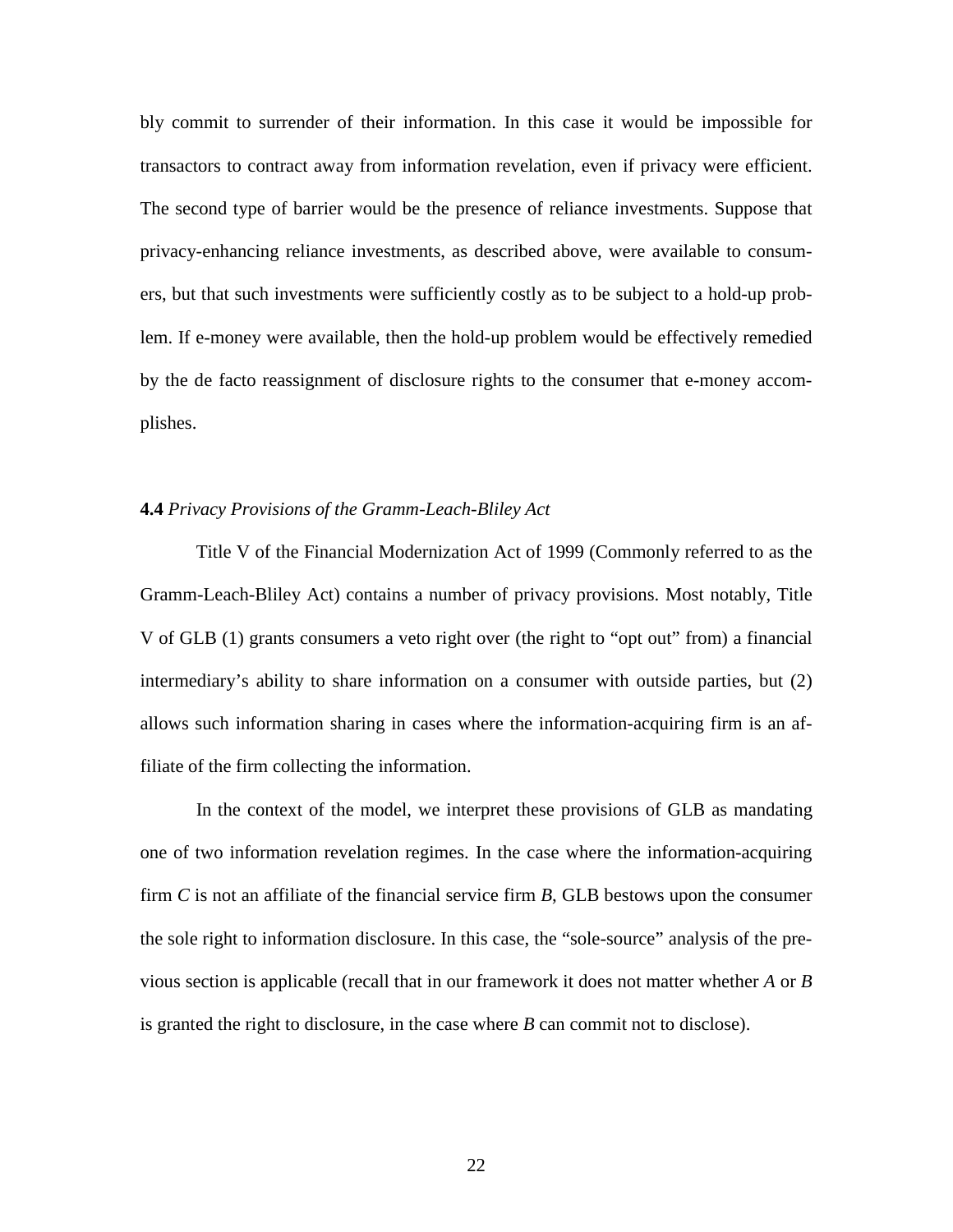In the case where the information-acquiring firm *C* is an affiliate of the financial services firm *B*, GLB allows for complete information sharing between the two affiliates. In this "joint information acquisition" regime, the consequences of the GLB privacy provision depend on the degree of coordination between the two affiliates. If *B* and *C* have the ability to create perfect firewalls between themselves, then *B* may be able to make credible commitments to the consumer *A* concerning the release (or more crucially, the non-release) of information to its affiliate *C*. In this case one might think of the interests of *B* and *C* being seamlessly merged into a "joint interest," so that the standard rules of Coasian bargaining would apply, i.e., efficiency would obtain given sufficient flexibility. In this case, the contribution of GLB would simply be not to stand in the way of efficient contracting.

It may also be the case, however, that control of information-sharing between affiliates is less than perfect. If it happened that *B* and *C* each pursued their own separate interests, then the only effect of *C*'s affiliation, relative to non-affiliation, with *B* would be to diminish *B*'s ability to commit to withhold information from *C.* (Generally, it is easier to provide a guarantee of privacy outside of a firm rather than among different branches of the same firm.) In this case, the sole-source regime without commitment would be the appropriate framework for analysis, and the "information-sharing among affiliates" provision of GLB would amount to little more than a recognition that it is difficult to hinder information flows within a firm.

It should be pointed out, however, that the latter situation might actually be efficiency enhancing in cases where *C* must undertake reliance investments. That is, any welfare losses arising from *A*'s loss of privacy could be offset by the gains resulting from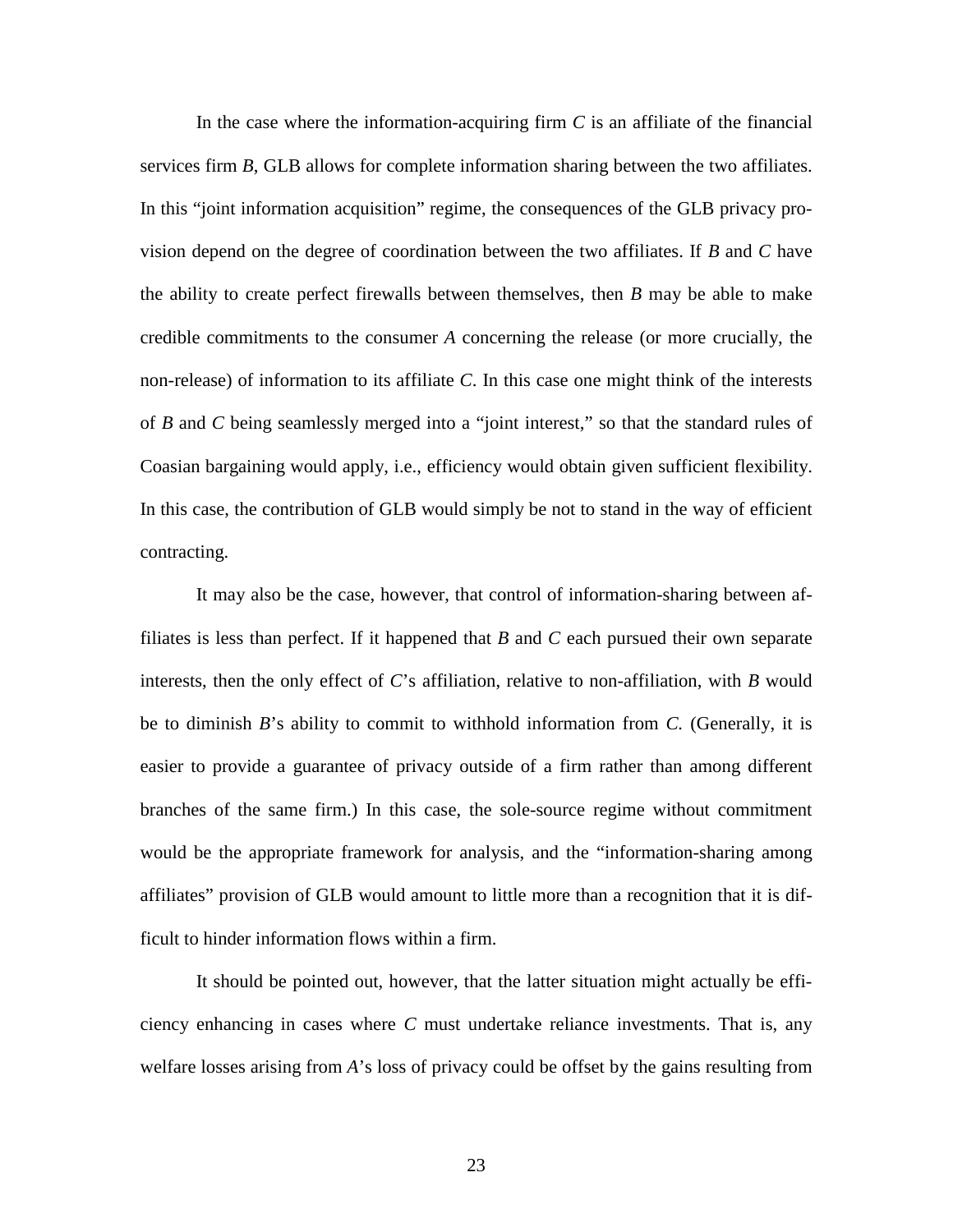a diminution of *B*'s ability to hold up *C*. Suppose, for example, that conditions (5), (6), and (12) jointly hold. As in the example given in the previous section, this implies that *A* and *B* would be willing to conduct the transaction, but that under sole-source information release *with* commitment, negotiation with  $C$  is necessary for (efficient) information release. If *C* must undertake a reliance investment in order for information release to be profitable, then the possibility of a hold-up arises. On the other hand, if *B* cannot commit to withhold information and  $w_B > 0$ , then *B* cannot credibly threaten to hold up *C*, and information is released. Relative to the case with commitment, *A* is disadvantaged by a loss of privacy, but overall welfare is increased.

These considerations lead us to conclude that the welfare effects of the privacy provisions of Gramm-Leach-Bliley are largely benign. If there is perfect coordination among different affiliates of financial firms, then GLB should not hinder efficient contracting. If financial firms cannot commit to limit inefficient flows of information among their affiliates, then GLB just recognizes this fact of life, and gives consumers an incentive to seek out unaffiliated firms.

# **5. Conclusion**

We've examined a model focused on the issue of release of transaction information to a third party. This model allows us to consider issues related to the current public debate concerning privacy. By adopting the economic definition of privacy as being the ability to conceal information, our model has clear implications for defining the social value of privacy, and it delivers conditions under which we would expect various con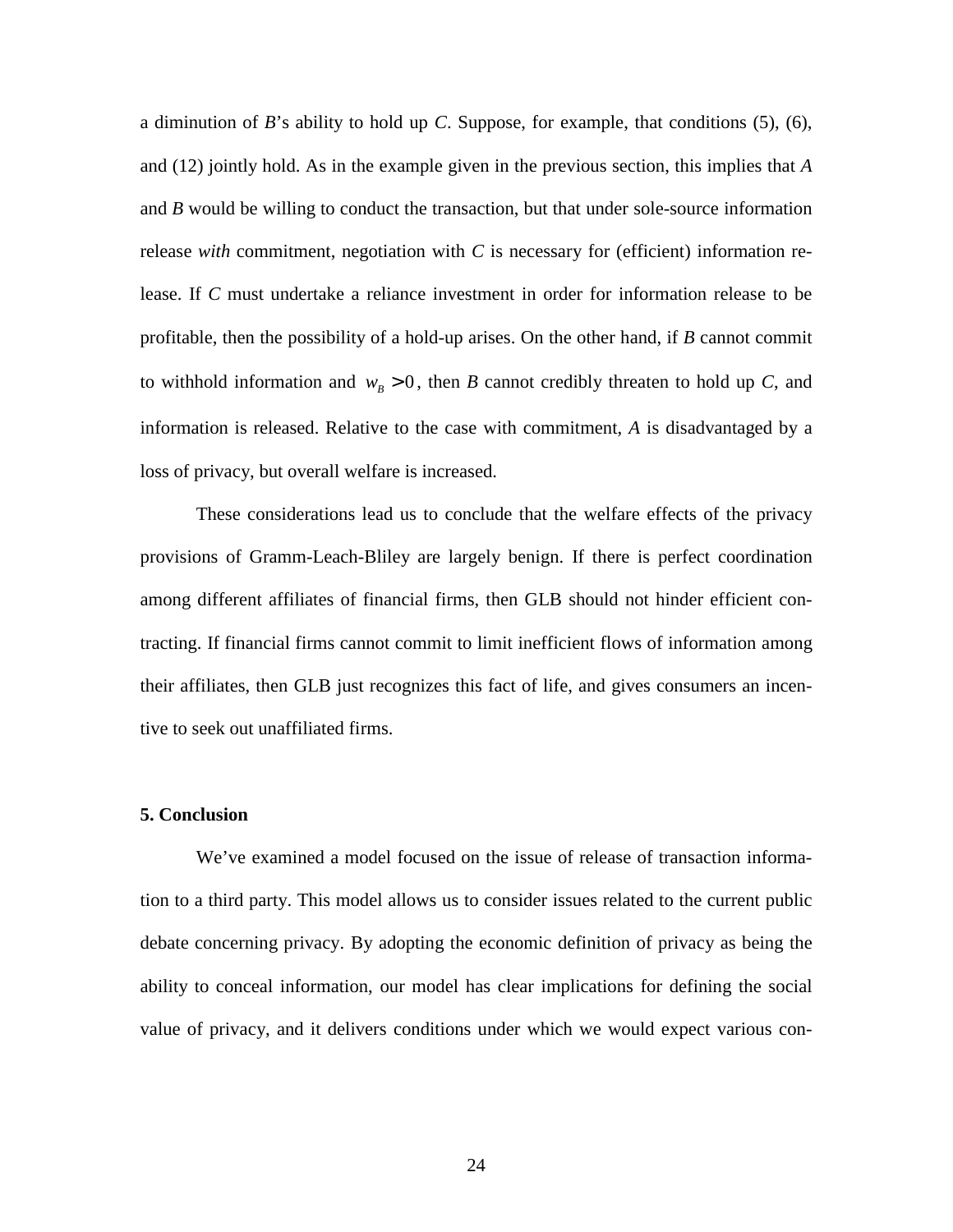tracting regimes to yield an efficient outcome concerning the release of transaction information.

This exercise has yielded some conclusions that are consistent with the Coasian view that sufficient bargaining flexibility among parties and clearly defined initial rights will lead to the first-best social outcome. While this is reassuring, it is not the end of the story. The current state of both law and technology do not always assign rights to transaction information unambiguously. As a result we expect that in many such cases, the initial or default assignment of rights affects the outcome, and can therefore lead to an inefficient result.

Our model also points out situations in which the bargaining among parties is likely to be impeded, either because of difficulties in making commitments, or because significant investments must be made before the transaction in order to utilize the resulting information. Because the party making the investment can't know who is likely to transact in the subsequent period, the investment can be treated as a sunk cost by the transacting parties at the time of the decision to release or not to release the information. Such a situation can also lead to inefficiencies in investment and in information release.

Murky rights to transaction information give incentives to parties to develop technologies that give effective control the information. Such effective control grants the controlling party enhanced bargaining power. As a result, we expect a technology race to create technologies both to conceal information, such as anonymous electronic-money, and to reveal information, such as the "cookie" technology so widely used on the Internet today. Clearly defining rights to control transaction information can short-circuit wasteful attempts to grab control of transaction information through costly technologies.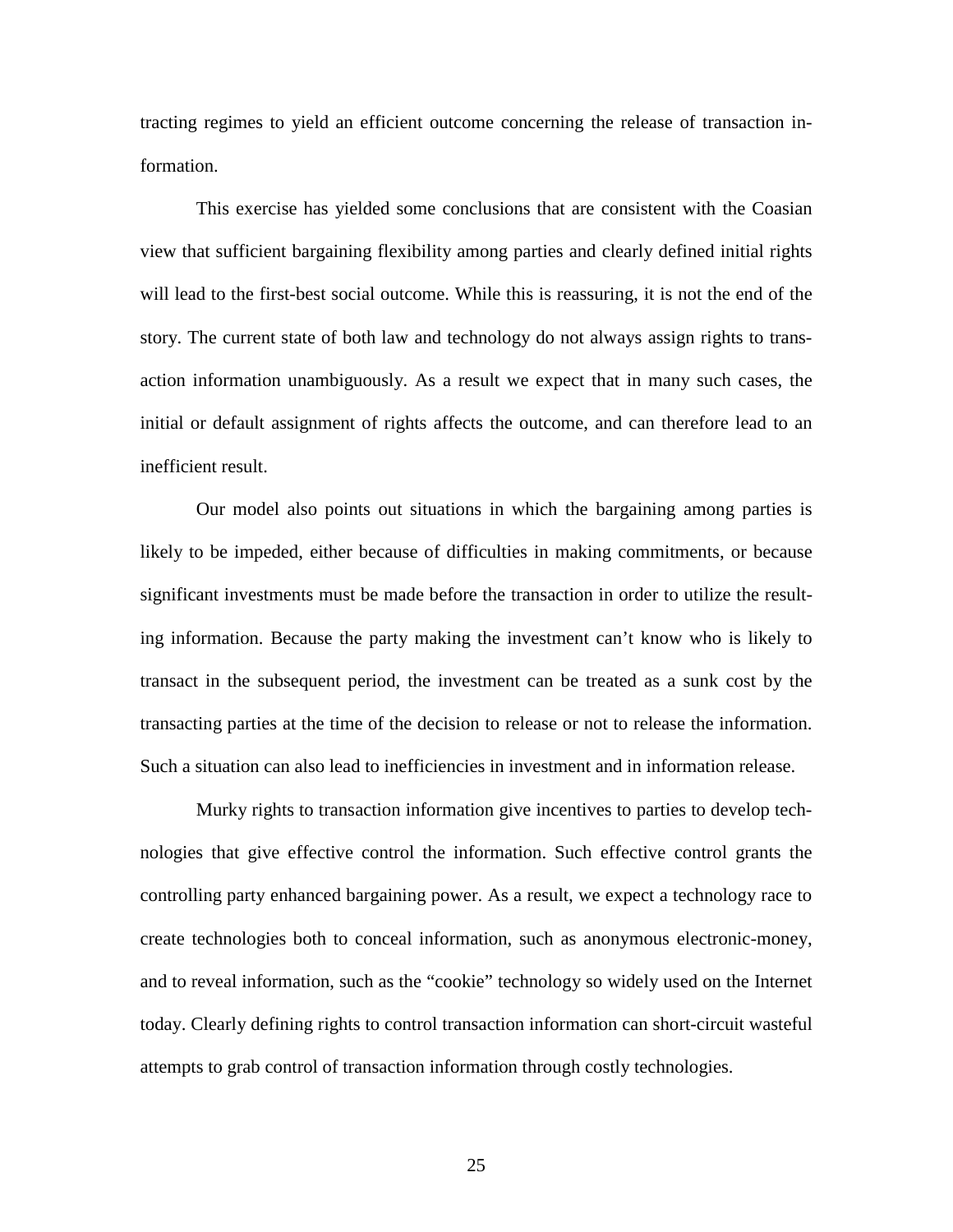The subject of privacy rights will become more important as informationgathering technology continues to develop. Advances in that technology, if not matched by enhancements in low-cost information-concealing technology, generate the question of who should control the information. As more transaction information can be assembled, the issue becomes more acute. Our model provides a baseline to consider the issues involved.